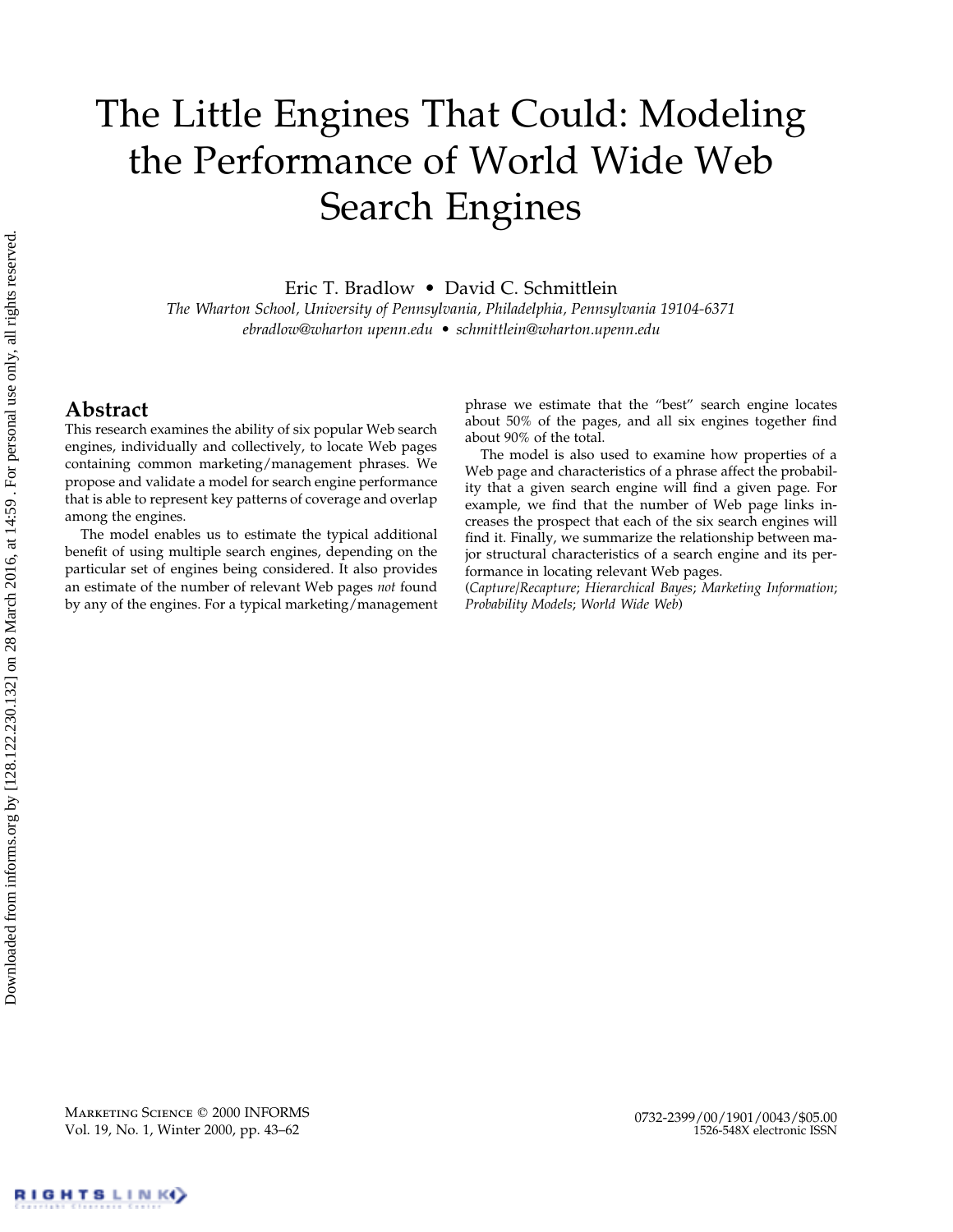# **1. Introduction**

The World Wide Web (WWW) is important to managers in three rather different respects. First, managers use it to engage in electronic commercial transactions as sellers or as buyers (Alba et al. 1997, Hoffman et al. 1996). Second, they use it to disseminate information to customers or gather information as (business) customers, including both Web advertising (acquiring new customers) and after-sales support to retain customers (Bakos 1997, Burke 1996, Hoffman and Novak 1996). Third, the Web is emerging as a rich source of managerial information that assists in decisionmaking, e.g., competitive intelligence, demographic information, market forecasts, general economic information, sources of external expertise or training, innovative managerial tools, tactics and strategies, and regulatory and other governmental information. Providers of such information include news organizations, governments, educational institutions, corporations, and nonprofit organizations, etc. Web search engines are commonly used to help locate this kind of information, and it is this performance of such engines that interests us here.

Search engine performance has begun to attract attention by both researchers and managers. Selberg and Etzioni (1996) studied search queries and their results using various popular search engines for the period July through September 1995. In a more recent and comprehensive study published in *Science,* Lawrence and Giles (1998) examined the URLs returned for a large number of queries during December 1997. A follow-up to that study, using more comprehensive search methods, a greater number of engines, and a larger number of phrase queries, has recently appeared in *Nature* for queries collected in February 1999. They were particularly interested in the relative number of URLs returned by different search engines and in estimating the number of URLs *not* found by any (or all) search engines. Coverage of those findings in *The Wall Street Journal* (1998) showed both the managerial interest and also the controversy generated by the findings. With significant advertising revenue at stake, those responsible for the engines are sensitive to assessments of their relative performance. Indeed, such assessments have loomed large in the business press discussion of the vast sums paid to acquire search engine sites.

In this study we will offer the following contributions. First, we present and validate a model for the performance of multiple Web search engines in finding URLs. We also analyze some natural, relatively simple models (Rasch-type ability/difficulty model and capture/recapture model) and find that they fail to represent key aspects of search engine performance (which the proposed model does contain). Second, we analyze the performance of six popular Web search engines in finding marketing/management phrases. Selberg and Etzioni (1996) studied all queries submitted to MetaCrawler, and Lawrence and Giles (1998, 1999) examined queries from the scientists at the NEC Research Institute in Princeton. Neither focused on management information. Third, we show how some characteristics of marketing/management phrases and of Web pages/URLs affect search engine performance. We also highlight the association between structural characteristics of a search engine (e.g., size of universe covered, depth of search) and that engine's success. Fourth, our empirical model application allows us to do more than just "rate the search engines," enabling us to describe the distinctive patterns of overlap and distinctiveness among them. Finally, for these kinds of management phrases, we are able to estimate the number of URLs *not* found by individual search engines, and indeed not by the collection of engines. We also can calculate the incremental benefit in adding a particular search engine's results to those URLs already found. The next section offers a description of the search process and search outcomes, some summary statistics regarding search engine performance, and a conceptualization of factors thought to affect that performance. The subsequent sections develop our model, validate it empirically, and use it to draw substantive conclusions.

# **2. Searching the Web for Marketing Information**

A simple example will help illustrate the research issues of interest. In October 1998, we queried each of six popular Web search engines to find documents containing the phrase "mere exposure effect." Alta Vista found 99 documents. Northern Light located 83; of course, many of these duplicated the ones from Alta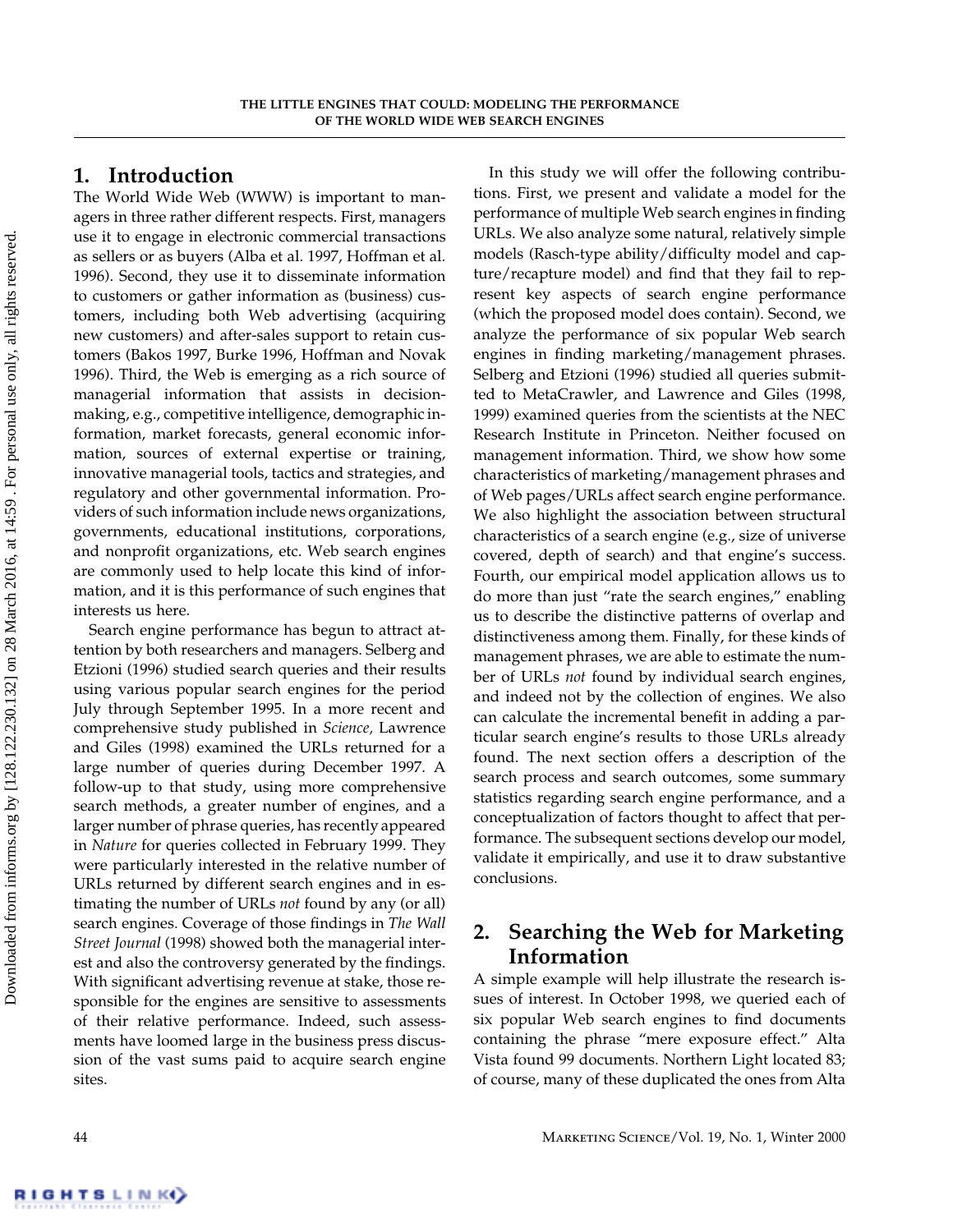Vista. HotBot found fewer (49), but some had not been discovered by *either* Alta Vista or Northern Light. Finally, engines Infoseek, Excite, and Lycos found fewer documents (22, 21, and 9, respectively) but again some new pages were included. Together, all six engines located 172 documents, so even the "best" search engine (for this phrase) found less than 60% of this total (i.e., Alta Vista's 99 out of 172).

We should highlight that what we refer to simply as "search" (which is of course from the user's perspective) is really the result of a complex process. A search request does not directly cause a real-time search of the Web, but rather a (potentially complicated) lookup in a very large database. This database arises as the result of past webcrawling (i.e., proceeding from URL to URL and indexing the Web page contents) by the search engine and (less often) by specific requests from sites to be included in the engine's database. While any "search" request, then, produces only a search result from a database that is essentially static, a search request *can* affect the database for future searches, e.g., by causing certain URLs to be checked for viability or by influencing the future webcrawling pattern (by changing the engine's inferred popularity/importance for certain words or phrases). Our study simply examines the user's experience upon requesting URLs whose corresponding Web pages contain a particular phrase for these studied search engines.

We also acknowledge at the outset that this study will not attempt to assess the relative "value" of the individual sites found, and indeed one might well be skeptical of any mechanism that claimed to do so. Different searchers will no doubt have different interests or needs. Rather, thinking about this simple example leads directly to the five research issues that we do address:

*1. Search Engine Performance Across Phrases.* Would the search-result pattern above hold up for other marketing phrases? "Mere exposure effect" is relatively new to marketing and is associated more with academic research than with current marketing management practice. Perhaps some engines would do better for longer-established phrases, or those more prevalent among practitioners. Certainly, because Web crawlers proceed from document to document via the links provided, they may end up covering relatively separate,

disparate parts of the space of URLs. Such a propensity can be exacerbated by, for instance, the inclination of academic sites to link to other academic sites (via connection to coauthors, references, etc.).

*2. Factors Affecting Discovery of URLs.* In the example above, several URLs were found by all of the engines, while others were located by only one. For a given phrase, what makes some URLs "easy" to locate? In light of the Web crawler process mentioned, the more sites that link to a URL, the easier finding that URL will be. Of course, this measure is essentially impossible to observe. It is also not directly controllable by a site that *wishes* to be found. Instead, we focus on two factors that are observable and (within limits) controllable: the number of links *on* a URL (to other documents), and the domain type (.com, .edu, .org, etc.). The former should be related to URL discoverability because it is an indicator of sophistication and connectedness and may also stimulate reciprocal linkage (i.e., a linked site electing to provide a link back). The latter factor (domain type) may matter through a propensity for sites to link within (rather than across) these types.

*3. Search Engine Structural Characteristics.* Although search engines' operating details are proprietary, they are known to differ with respect to some basic characteristics. We will summarize the apparent relationship between such structural properties and the engines' search performance.

*4. Overlap and Sequential Search.* We are also interested in the way in which patterns of overlap among the search engines determine their incremental benefit when combined. In our example above imagine that Alta Vista was the search engine used first. Would using a second engine be expected to add substantially to the number of documents found? What about a third? How many engines are needed to find the "lion's share" of relevant documents? Which particular engine would add most to, say, Alta Vista's results? The proposed model will allow us to answer these questions.

*5. HowMuch Information Did We Miss?* Using all six search engines we found 172 documents mentioning "mere exposure effect." But how many documents did we fail to find? Note that any single URL's search results can be summarized by a binary six-vector, where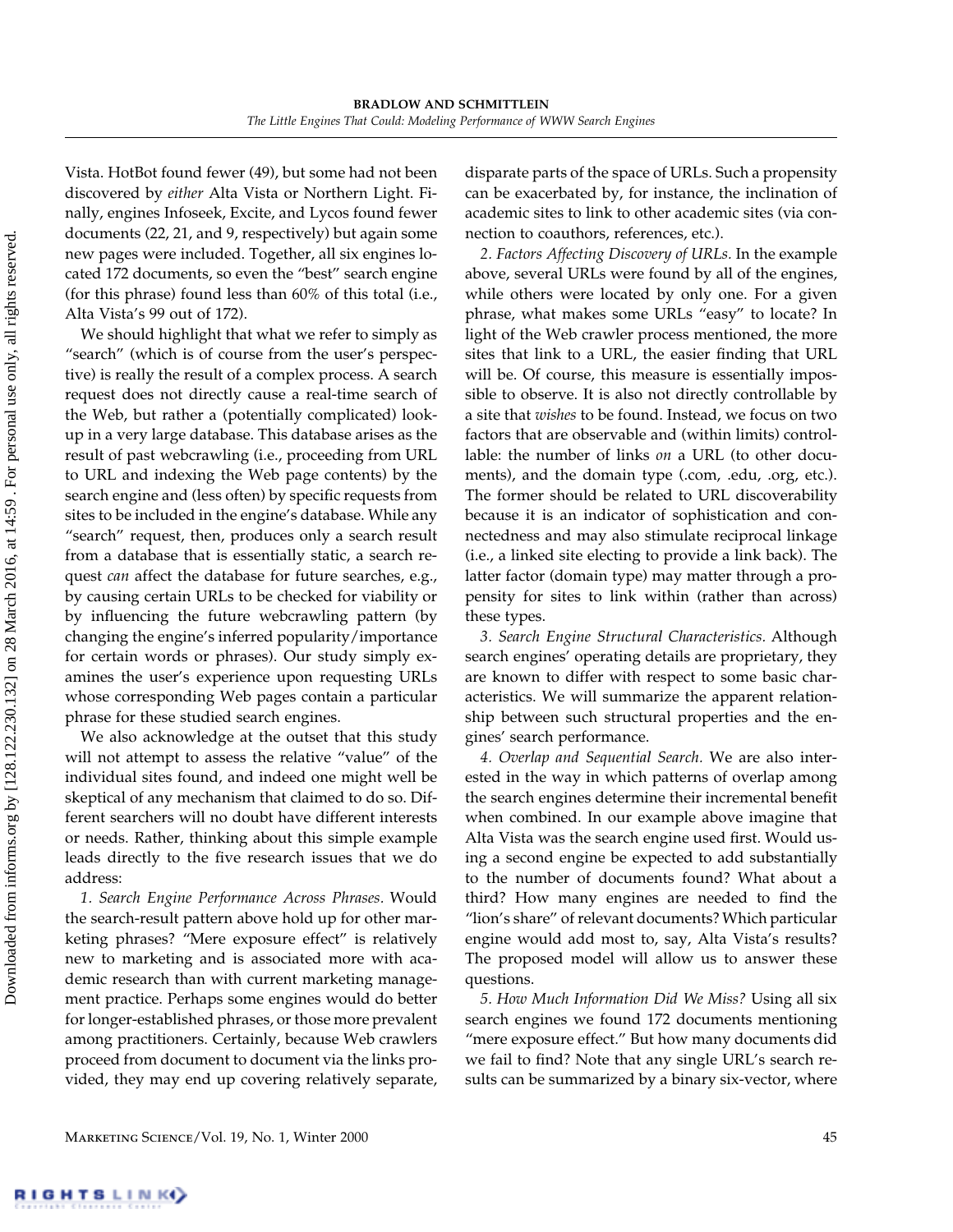the *i*th element is a "1" if search engine *i* found the URL in question and a "0" if it did not. There are, of course,  $2^6 = 64$  such patterns, and for each phrase searched we can create the full frequency count among these 64 patterns—except for one. The number of URLs associated with the (0,0,0,0,0,0) vector is not available because this represents the number of URLs missed by all six search engines. However, after creating a model that represents well the engines' Web coverage and overlap (by fitting the 63 patterns above), we will forecast the frequency of this 64th pattern—as it indicates the size of the remaining "undiscovered" part of the Web.

To build a model that would address these five issues, we proceeded through four steps to build an appropriate database.

*Step 1: Marketing Phrases for Search.* The marketing phrases searched needed to be diverse enough to represent an interesting universe and also vary on the factors thought to affect search engine performance (i.e., research issue 1, above). Accordingly, phrases were selected via three criteria:

1. They are relatively central to marketing thought, appearing in popular reference works (Bennett et al. 1995, Clemente 1992).

2. They are specific enough so that a Web search need not be refined further (e.g., "marketing management" was found on 44,432 Web pages by Alta Vista too many to be helpful without more detail).

3. They span the two phrase dimensions discussed earlier: managerial versus academic, and newer versus older. Five phrases were selected in each cell of the resulting  $2 \times 2$  design, leading to 20 phrases overall.

*Step 2: Phrase Search Via Search Engine.* The six search engines examined here (Alta Vista, HotBot, Excite, Infoseek, Northern Light, Lycos, located at http:// www.altavista.com, http://www.hotbot.com, http:// www.excite.com, http://infoseek.go.com, http:// www.northernlight.com, and http://www.lycos.com, respectively) are the most popular based on user awareness, popular press mentions, and inclusion in previous studies and in metasearch programs (*PC Magazine Online* 1998, Beatty 1998, Feldman 1998, Lawrence and Giles 1998 and 1999). Note that while Yahoo! is often mentioned by users as a "search engine," it is actually a directory, and at the time of our study Yahoo! additionally incorporated Inktomi, the same search engine used by HotBot. Thus, we did not include it. Although, as recently pointed out by Lawrence and Giles (1999), HotBot, Microsoft Snap, and Yahoo! do not return exactly the same information because of filtering and/or different underlying Inktomi databases. The 20 phrases were searched using each of the six engines during October 1998. During the search, two properties of each located URL were recorded: the number of links  $(0-5, 6-10, 0r 10+)$ , and the domain type (.com, .edu, .org, or "other") indicating whether the site was commercial, academic, an organization, or other (the latter including non-U.S. sites). This URL information will allow us to address research issue 2 above.

*Step 3: Integrate Search Results.* As noted earlier, the search result for any located URL can be summarized in a binary six-vector. However, meaningfully comparing these results across engines requires substantial care. The same document may be reached by different alphanumeric strings, requiring that the documents themselves be accessed and checked both for similarity across engines and for duplication within an engine. URLs were also checked to verify that they were active and in fact contained the phrase in question. (Both Excite and Infoseek use heuristics that may return URLs similar—but not identical—to the phrase searched. These instances were deleted.)

*Step 4: Search Engine Characteristics.* As in research issue 3, we want to link search engines' performance to their characteristics. Because the number of search engines is small, it would not be useful to formally incorporate these characteristics into the model itself, but we will be able to investigate an association between overall search performance and an engine's structural properties. The key properties of interest are engine size (the total number of pages indexed) and several binary indicators of capability. The latter includes Depth (whether an engine searches an entire site without a preset limit), Frame Support (ability to follow frame links), Image Maps (ability to follow image maps), and Learns Frequency (whether an engine estimates the frequency with which a page's content changes, and uses that information to determine visit frequency). Other search engine characteristics would be interesting to include (such as number of pages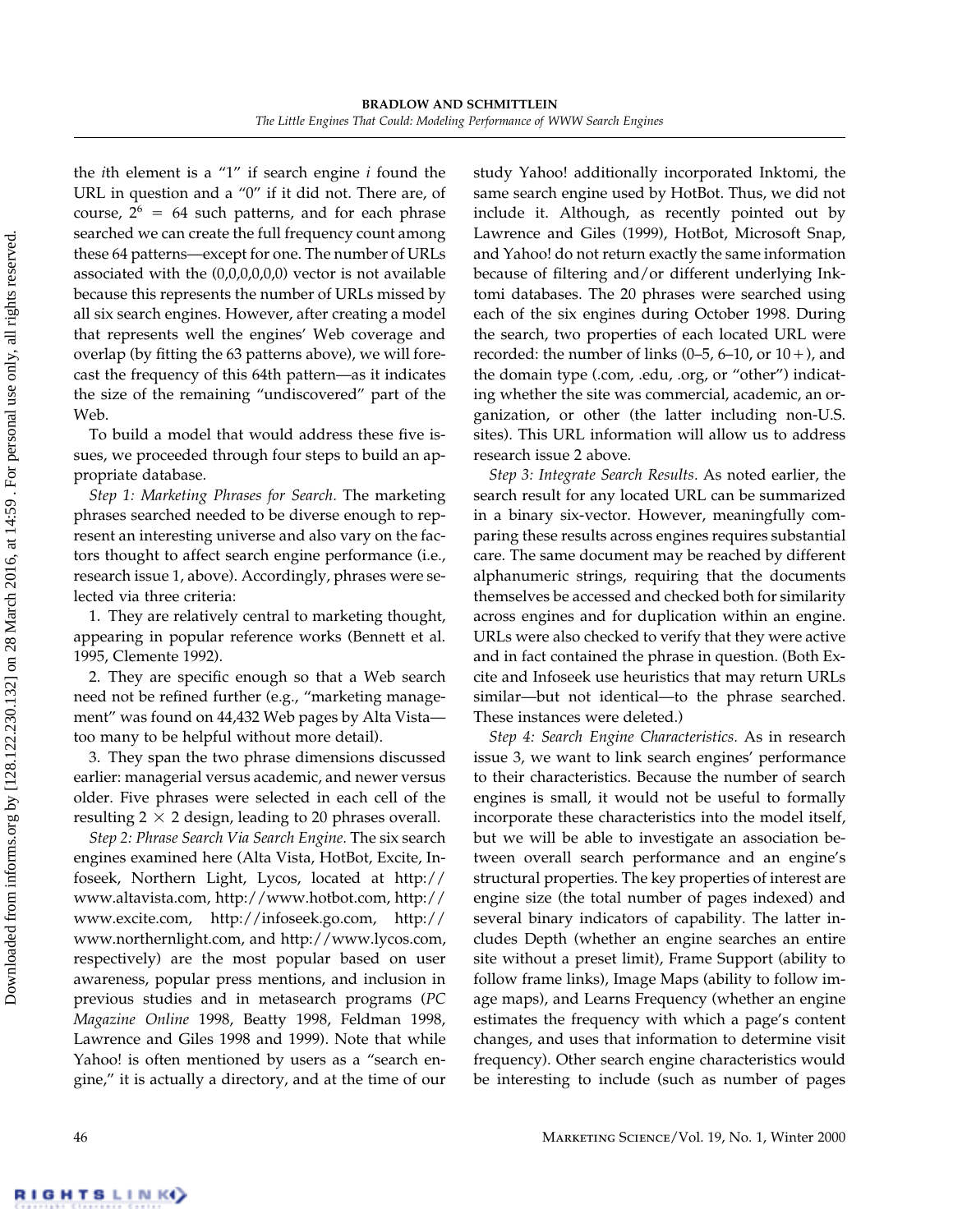crawled per day) but do not appear to be reliably measured and available (Sullivan 1998). The search engine features above were taken from the Search Engine Watch site (Sullivan 1998) and were measured as of August 4, 1998.

Table 1 shows the 20 marketing phrases, their categorization regarding newness and academic/managerial, and the total number of URLs found by each engine for each phrase. Note that this table is not the complete data, but rather is a summary. For each of the 1588 located URLs, the data used in our modeldevelopment are a binary six-vector together with the two URL characteristics (number of links, domain type) and two phrase characteristics (as above).

As a further summary, Table 2 shows how the URLs found are distributed across phrase and URL characteristics. The table entries provide for a given engine, the proportion of all URLs found (by any engine) having a particular characteristic. For instance, Alta Vista located 52.1% of all managerial-phrase URLs that were found. It did a little better (53.5%) finding academicphrase URLs. Relative to the engine's baseline level of performance across all phrases, Infoseek had the greatest skew toward locating academic-phrase URLs (0.163 academic versus 0.125 managerial), and Northern Light had the greatest inclination toward managerialphrase URLs (0.462 academic versus 0.529 managerial). Overall, Alta Vista had the best performance in finding academic-phrase URLs, while Northern Light had the greatest success finding marketing-managerial ones. Analogous conclusions for other phrase/URL characteristics are available via Table 2. Table 3 provides the structural characteristics of the engines.

Before developing our model, it was useful to note what would happen if search outcomes for any given phrase were independent—i.e. if each URL had some

| Phrase                         | Manag.   | Newer | AV  | HB  | EX  | IS             | <b>NL</b> | LY | Total: 6 Engines |
|--------------------------------|----------|-------|-----|-----|-----|----------------|-----------|----|------------------|
| flanker brand                  |          |       | 9   | 9   | 1   | 6              | 5         | 0  | 19               |
| umbrella branding              |          |       | 38  | 21  | 7   | 4              | 51        | 0  | 76               |
| second mover advantage         |          |       | 8   | 9   | 4   | 2              | 20        |    | 26               |
| professional respondents       |          |       | 41  | 19  | 12  | $\overline{7}$ | 31        | 0  | 62               |
| audience fragmentation         |          |       | 106 | 59  | 37  | 36             | 120       | 14 | 215              |
| category development index     |          | 0     | 18  | 11  | 0   | 2              | 19        | 2  | 29               |
| modified rebuv                 |          | 0     | 40  | 23  | 5   | 3              | 33        |    | 78               |
| perceived value pricing        |          | 0     | 19  | 14  | 4   | 6              | 21        | 5  | 38               |
| simulated test market          |          | 0     | 25  | 15  | 8   | 15             | 35        |    | 66               |
| unaided recall                 |          | 0     | 92  | 45  | 29  | 14             | 67        | 13 | 150              |
| low involvement learning       | U        |       | 10  | 11  | 5   |                | 13        | 4  | 22               |
| elimination by aspects         | ſ        |       | 61  | 35  | 21  | 8              | 57        | 4  | 114              |
| mere exposure effect           | ŋ        |       | 99  | 49  | 21  | 22             | 83        | 9  | 172              |
| preference map                 | 0        |       | 29  | 21  | 10  | 35             | 41        |    | 101              |
| decision calculus              | n        |       | 74  | 54  | 28  | 32             | 55        | 14 | 134              |
| multiattribute attitude models | 0        | 0     | 17  | 6   | 2   |                | 26        | 2  | 37               |
| Reilly's law                   | 0        | 0     | 27  | 13  | 6   | 3              | 20        | 0  | 40               |
| wheel of retailing             | 0        | 0     | 68  | 28  | 12  | 10             | 44        | 2  | 113              |
| beta binomial model            | 0        | 0     | 39  | 13  | 9   | 10             | 33        | 4  | 64               |
| diffusion of innovation model  | $\Omega$ | 0     | 20  | 13  | 6   | 7              | 11        | 2  | 32               |
| Total                          |          |       | 840 | 468 | 227 | 230            | 785       | 85 | 1588             |

 $^*$ AV = Alta Vista, HB = HotBot, EX = Excite, IS = Infoseek, NL = Northern Light, LY = Lycos

*Note:* Manag. = 1 indicates a managerial phrase, 0 an Academic phrase. Newer = 1 a newer phrase, 0 an older phrase.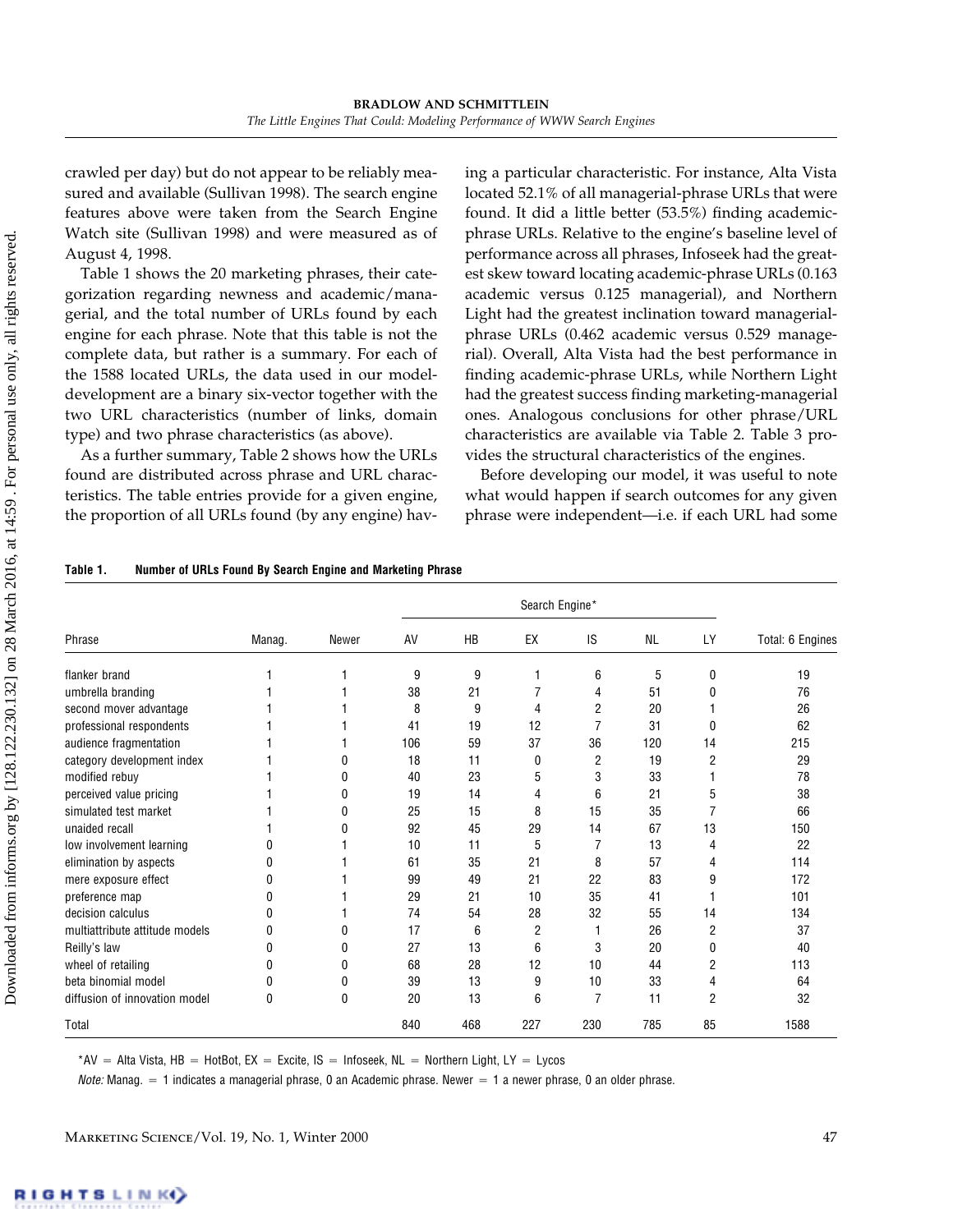| Table 2   | Search Engine Results by Phrase Age, Phrase Type, URL Number of Links, and Domain Extension |       |        |       |         |          |        |        |       |       |       |  |  |
|-----------|---------------------------------------------------------------------------------------------|-------|--------|-------|---------|----------|--------|--------|-------|-------|-------|--|--|
| Engine    | Age                                                                                         |       | Type   |       | Links   |          |        | Domain |       |       |       |  |  |
|           | New                                                                                         | 0ld   | Manag. | Acad. | $0 - 5$ | $6 - 10$ | $10 +$ | edu    | com   | org   | other |  |  |
| AV        | 0.504                                                                                       | 0.564 | 0.521  | 0.535 | 0.523   | 0.545    | 0.548  | 0.495  | 0.557 | 0.644 | 0.530 |  |  |
| HB        | 0.304                                                                                       | 0.280 | 0.297  | 0.293 | 0.284   | 0.288    | 0.328  | 0.312  | 0.269 | 0.328 | 0.288 |  |  |
| Ex        | 0.155                                                                                       | 0.125 | 0.140  | 0.144 | 0.146   | 0.138    | 0.137  | 0.140  | 0.142 | 0.164 | 0.143 |  |  |
| IS        | 0.169                                                                                       | 0.109 | 0.125  | 0.163 | 0.135   | 0.155    | 0.167  | 0.153  | 0.110 | 0.205 | 0.147 |  |  |
| <b>NL</b> | 0.506                                                                                       | 0.478 | 0.529  | 0.462 | 0.481   | 0.551    | 0.505  | 0.502  | 0.526 | 0.521 | 0.458 |  |  |
| LY        | 0.050                                                                                       | 0.058 | 0.056  | 0.050 | 0.044   | 0.080    | 0.066  | 0.056  | 0.088 | 0.041 | 0.026 |  |  |

**BRADLOW AND SCHMITTLEIN** *The Little Engines That Could: Modeling Performance of WWW Search Engines*

**Table 3 Structural Characteristics of Search Engines\***

|                                         | Search Engine |                                                          |    |     |     |     |  |  |  |
|-----------------------------------------|---------------|----------------------------------------------------------|----|-----|-----|-----|--|--|--|
| Characteristics                         | AV            | HB                                                       | ЕX | IS  | NL  | I Y |  |  |  |
| Size (million pages)<br>Depth of Search | 140           | 110<br>No Limit No Limit No Limit Sample No Limit Sample | 55 | 30  | 80  | 30  |  |  |  |
| <b>Frames Support</b>                   | Yes           | No                                                       | No | No  | Yes | No  |  |  |  |
| Image Maps                              | Yes           | No                                                       | No | Yes | Yes | No  |  |  |  |
| Learns Frequency                        | Yes           | Yes                                                      | No | Yes | No  | No  |  |  |  |

\*Source Search Engine Watch (Sullivan 1998)

probability of being located (possibly engine-specific) and one engine's finding the URL told us nothing about any other engine's. In such a situation, substantive research issues 1 and 2 (effect of URL and phrase characteristics) could be addressed by a separate simple model (e.g., logistic regression) for each search engine, and research issue 4 (overlap between engines) would have a very simple answer for any set of engines. The independence assumption is also the linchpin of the most careful model published so far for search engine performance (Lawrence and Giles 1998). They consider a model with the top two engines assumed to be independent. Accordingly, we begin by considering the independence assumption in detail.

# **3. Are Search Engine Outcomes Independent?**

The simplest, and arguably the most natural, starting point for representing the URLs found by multiple Web search engines is the independent binomial model. It is based on two assumptions. First, for any given search phrase *j*, it imagines that any given search engine *i* finds any one of the URLs containing that phrase independently of its finding other such URLs, and with some probability  $p_{ij}$ . Second, the model assumes that the probability  $p_{ij}$  that search engine  $i$  finds any particular URL containing phrase *j* does not depend on the set of URLs found by any *other* search engine.

For a single URL containing phrase *j*, the data can be written simply as the binary six-vector (*y*1*jk*, *y*2*jk*, *y*3*jk*,  $y_{4jk}$ ,  $y_{5jk}$ ,  $y_{6jk}$ ), where  $y_{ijk} = 1$  if the *k*th URL for phrase *j* is found by search engine *i*, and is 0 otherwise. For URL *k* and phrase *j* the likelihood function is

$$
L(y_{1jk}, y_{2jk}, y_{3jk}, y_{4jk}, y_{5jk}, y_{6jk})
$$
  
= 
$$
\prod_{i=1}^{6} p_{ij}^{y_{ijk}} (1 - p_{ij})^{1 - y_{ijk}},
$$
 (1)

where  $p_{ij}$  is the probability that engine  $i$  finds any given URL containing phrase *j*. Because the URLs are exchangeable by assumption, the likelihood for the data for phrase *j* is the product of (1) across all URLs (in practice, a partial likelihood will be used, since the  $(0,0,0,0,0,0)$  vector will be missing).

This independent binomial model has much to recommend it. It is parsimonious: Each search engine *i* (for each phrase *j*) can be summarized by a single quantity—its search success probability  $p_{ij}$ . The model can provide an estimate of the number of URLs not found. After any number of search engines have been used, the expected number of *new* URLs from another

Downloaded from informs.org by [128.122.230.132] on 28 March 2016, at 14:59 . For personal use only, all rights reserved. Downloaded from informs.org by [128.122.230.132] on 28 March 2016, at 14:59 . For personal use only, all rights reserved.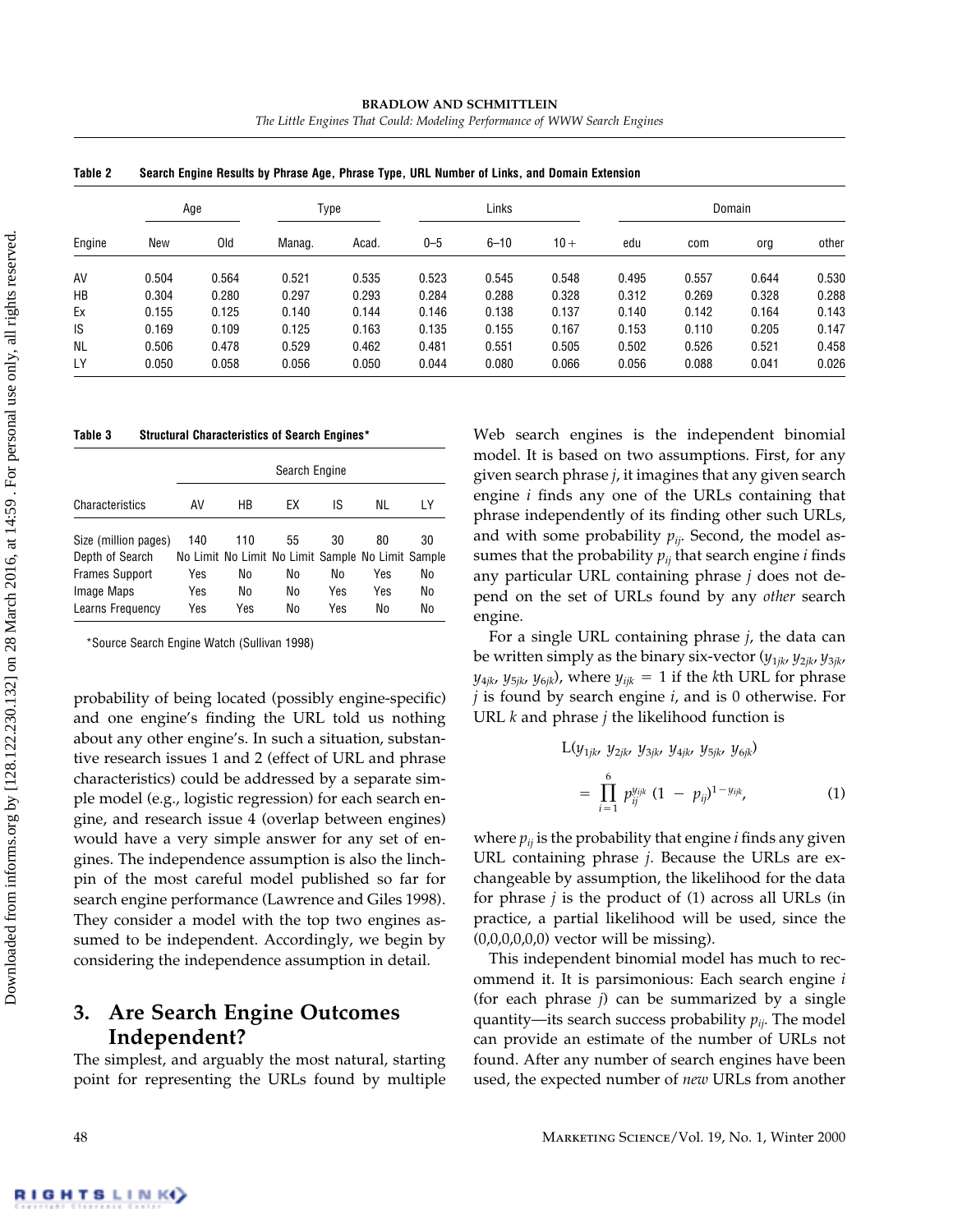search engine *h* is simply  $(N_i - m)p_{hi}$ , where *m* is the cumulative number of URLs already found and  $N_i$  is the (unknown) number of URLs containing phrase *j*.

Lawrence and Giles (1998) expressed concern about the independence assumption, and that concern was well founded. We report in Table 4 the value of  $-\log L$ for this model and the associated BIC statistic. Four particular versions of the independent binomial model were evaluated: (1) constant *p*, (2) different *p* for each engine but constant across phrases, (3) different *p* for each phrase but constant across engines, and (4) different *p* for each engine and phrase. A simple chisquare test on the value of  $-2$ logL rejects each of these four models. Naturally, with over 1,500 observations the power of such a test is very high and may not in itself present a strong case for substantial interdependence. Instead, two other considerations will argue for a model that relaxes the independence assumption. First, we will see later that relevant goodness-of-fit indicators can be improved substantially via a spatial interdependence model. Second, we note that the BIC criterion (which penalizes highly parameterized models for data overfitting) actually prefers, among independence models, the one where location probabilities differ only by search engine (and not by phrase). In other words, search is characterized simply by six *pi* values, one for each search engine (the relative magnitude of the  $p_i$  are given by the total URL count by engine in Table 1).

It is easy to show that an estimate of the number of URLs found by all engines in any three-engine set (denoted 1,2, *t* for convenience) under this model is:

$$
n_{12t} = \frac{n_{12}^2}{n_1 n_2} n_t.
$$
 (2)

#### **Table 4 Global Goodness-of-Fit for Independence Models**

| Model                        | # Parameters | $-2$ * $\mid$ $\mid$ | BIC.     |
|------------------------------|--------------|----------------------|----------|
| Constant p                   |              | 11236.72             | 11245.88 |
| Different p by engine        | 6            | 9602.83              | 9657.80  |
| Different $p$ by phrase      | 20           | 11197.58             | 11380.82 |
| Different p engine by phrase | 120          | 9276.17              | 10375.60 |

*Note:* Reported are  $-2$ <sup>\*</sup> Log-Likelihood, and the BIC criterion.

Taking, for instance, Alta Vista and HotBot as engines "1" and "2," the actual three-way overlap  $n_{12t}$ and the overlap predicted by the independence model via (2), are:

|                                    | Actual  | Predicted |
|------------------------------------|---------|-----------|
| Set of                             | Number  | Number    |
| Search Engines                     | of URLs | of URLs   |
| Alta Vista, HotBot, Excite         | 50      | 22.4      |
| Alta Vista, HotBot, Infoseek       | 37      | 22.7      |
| Alta Vista, HotBot, Northern Light | 100     | 77.5      |
| Alta Vista, HotBot, Lycos          | 19      | 8.3       |

In short, looking across our 20 marketing phrases, the independence model substantially underpredicts the actual overlap for these triplets of search engines. These positive residuals suggest that two search engines with high coverage (Alta Vista and HotBot) are inclined to subsume the other four engines. This suggests the use of Rasch-type ability/difficulty models (Rasch 1966, Andersen 1973), whereby the probability that a given URL is located is a function of both a URL "difficulty" parameter and an search engine "ability" parameter. In this kind of model the "easy" URLs will tend to be found by all search engines and the "hard" URLs only by the search engines that find many overall. In other words, Alta Vista and HotBot will overlap somewhat, but the other search engines will overlap even moreso with this pair (and hence produce positive residuals) because the URLs they find will tend to be the "easy" ones. Of course, other search engine triplets could show different discrepancies than those observed above. Our main point is the observation that independence does not appear to be a solidly supported assumption, and a model where spatial location of search engines determines patterns of overlap may have value.

# **4. A General Proximity Model**

We provide initially a heuristic description of our modeling approach for WWW data. This non-formal description is useful to describe our intuition, why we expect this class of models to improve on simpler ones, and the expected limitations and subsequent improvement in fit as our models become more complex. Needed notation and formal models are presented after.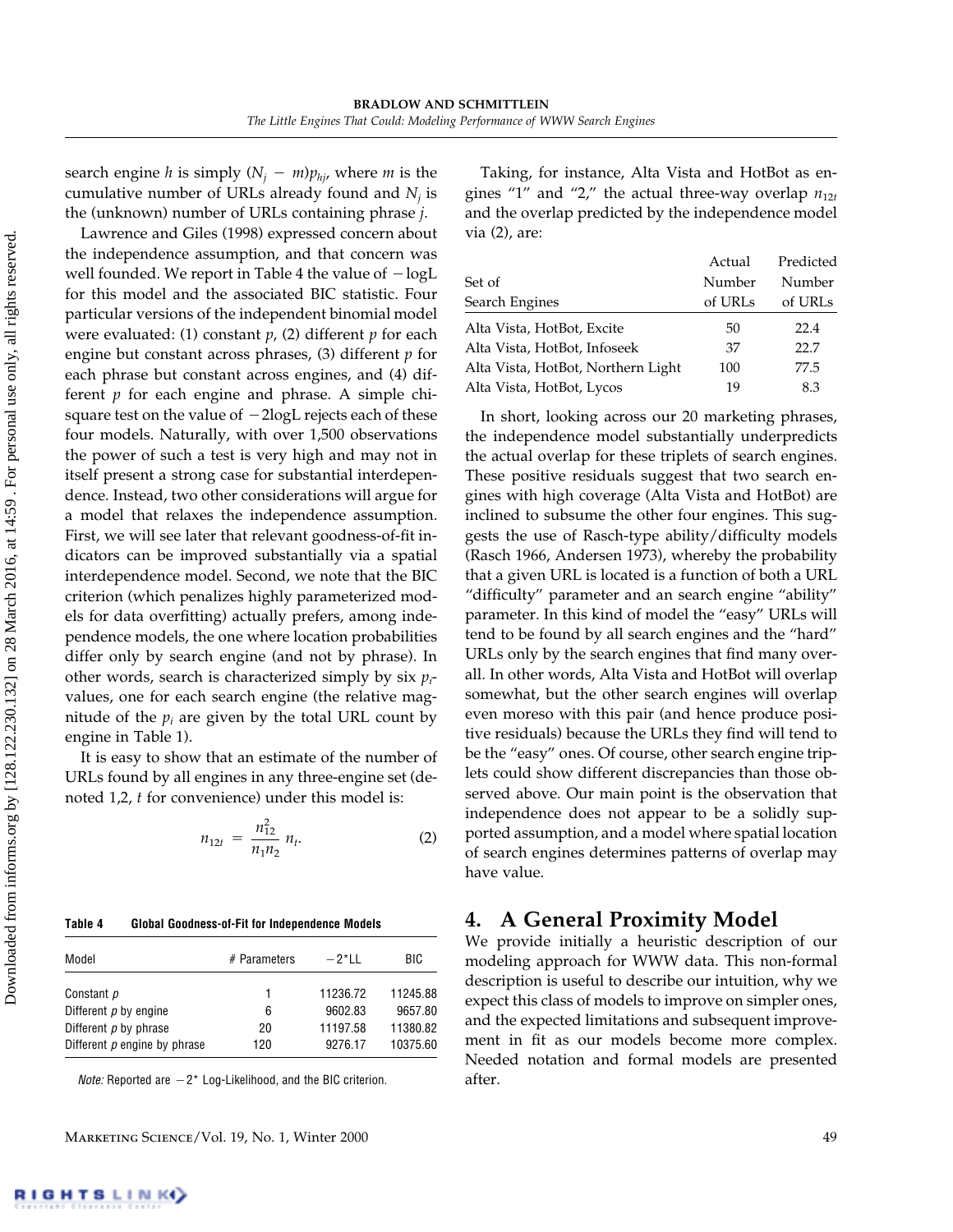## **4.1. Heuristic and Graphical Descriptions**

We posit a general class of models for the ability of WWW search engines based on the proximity ("distance") from a specific engine to a given URL and the "reach" of an engine. Our basic model suggests that when an engine and URL are proximate, the engine is likely to find that URL, and unlikely when not. In particular, each engine and URL are hypothesized to "sit" at an unknown location in *D*-dimensional space. A URL's location is modeled to be centered around a mean location determined by both its phrase and covariates specific to the phrase and URL (e.g., type of phrase, URL domain extension, etc.). Then, from an engine's location, it "throws out a net" and probabilistically captures URLs within its reach. That is, there is a monotonically decreasing relationship between distance from engine to URL and the probability a URL is found. Pushing this analogy farther, inferences of interest under the model are then derived from: (1) the location of each engine (that is, do "weaker" engines find just a subset of those URLs found by the better engines, which would follow if all engines were located at the same place, or do engines "carve" out their own locations), (2) the size of the net for each engine (in our model this is the ability of the engine), (3) the shape of the net (are the underlying dimensions related), (4) the number of underlying dimensions *D* adequate to model the data, (5) the effects, if any, of phrase and URL covariates on URL's locations and hence their probability of being found, and (6) an exponent determining how fast the probability of an engine finding a URL drops off as a function of their proximity. We considered three specific cases of this general proximity model.

As a point of reference for describing the proximity models, consider the graphical representation of the independent binomial model (§ 3) shown in Figure 1, panel A. The horizontal line represents the  $(D = 1$  dimensional) space of URL locations, and the various search engines differ in the degree to which they (probabilistically) cover this space, beginning at the origin. The graph can be interpreted as having each engine stand at the origin and throw out a line, capturing as many URLs ("fish") as possible. Because engines with longer fishing lines (i.e., more ability) reach out farther from the origin, they are likely to "catch" *more* URLs, although *which* URLs the better engine (engine 1) finds is unrelated to the *specific* URLs found by the weaker engine (engine 2). That is, via the independence assumption, it is as if the URLs randomly redistributed their locations in the time elapsed between the search by the two engines.

As an alternative to this independence model, we will examine a  $D = 1$  dimensional proximity model, depicted in Figure 1 panel B and denoted "Model 1" below. Here, each engine is again located at the origin and casts its probabilistic coverage of the line according to its "ability." But unlike the independence model, here the URL locations remain fixed. Accordingly, some URLs really are more difficult to locate (i.e., those labeled "D" and "E") than others (e.g., "A" and "B") as they lie far from the origin. As a result, it is unlikely that the search engines with lesser ability will find URLs not found by the better engines. As suggested in § 2 (and confirmed in § 5.1) this feature of Model 1 does not fit the data particularly well. (Even the weakest engine Lycos finds URLs not found by other engines). This suggested the extension of Model 1 in two ways under our general proximity model structure. First, in Model 2 (Figure 1 panel (C)) we extend to *D* - 2 dimensions yet leave all of the engine locations at the origin. A more general version considered in Model 3 (Figure 1 panel (D)) also allows the engine locations to vary—i.e., as suggested earlier, a search engine may "stake out" a distinctive part of the URL space. As shown below, the results indicate that Model 3 is necessary to provide an adequate fit to the pattern of Web search results for marketing information.

## **4.2. Model Notation, Development, and Computational Approach**

We consider the case described in § 2 where each of *i*  $= 1, \ldots, I$  search engines is utilized on the WWW to locate URLs for each of  $j = 1, \ldots, J$  phrases. Let  $K_j$ denote the total number of distinct URLs found for the *j*th phrase (by any of the engines) and *yijk* a binary outcome where  $y_{ijk} = 1$ ,  $k = 1, \ldots$  ,  $K_{j}$ , if the *k*th URL for the *j*th phrase is found by engine *i*, and 0 otherwise. The collection of all outcomes *yijk* is denoted *Y*. In addition, for each URL we obtain covariate vector  $x_{jk}$  =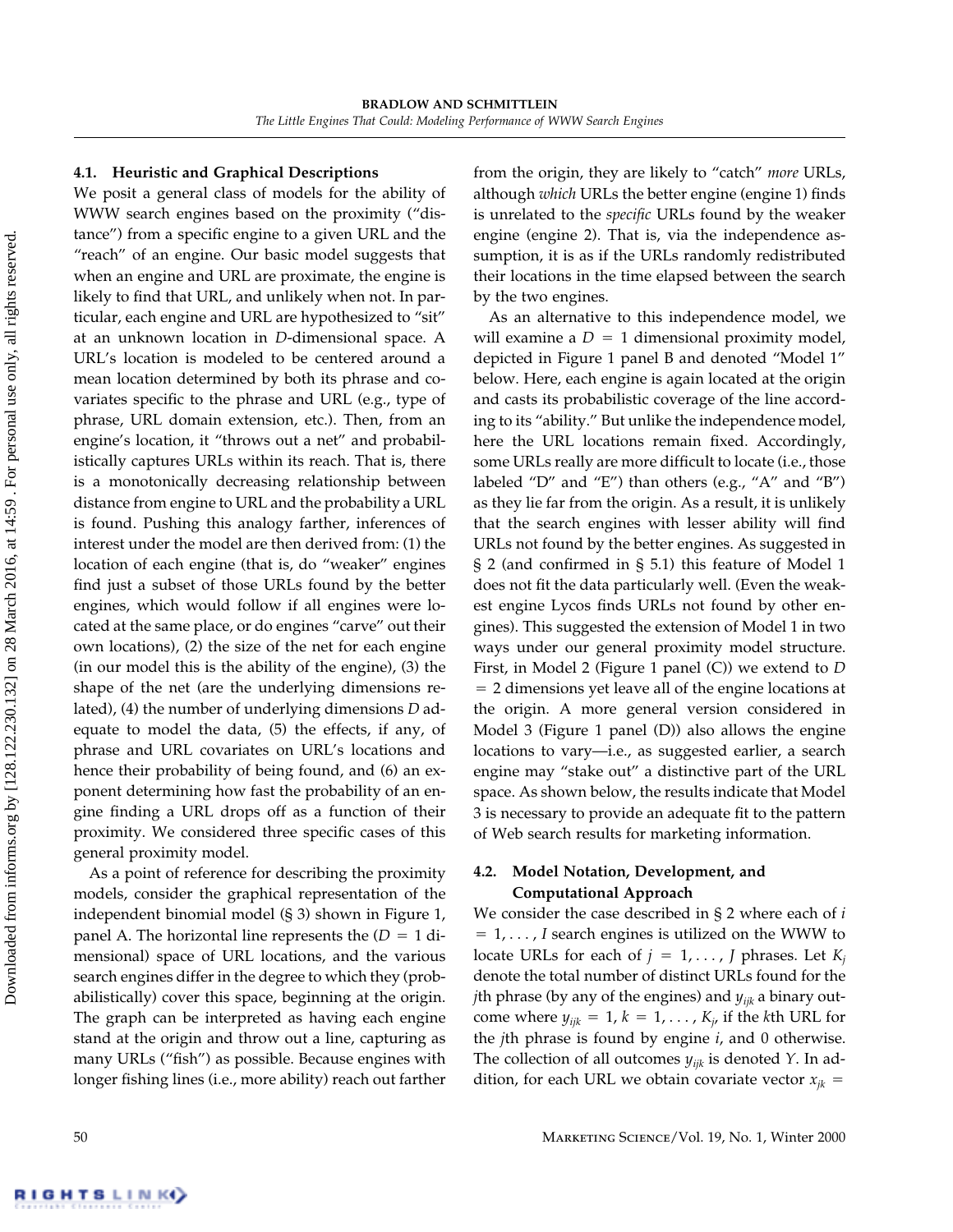



#### C. Two-Dimensional Ability/Difficulty Model ("Model 2")



#### B. One-Dimensional Ability/Difficulty Model ("Model 1")







 $(x_{ik1}, \ldots, x_{ikp})$  to identify known characteristics of phrases and/or URLs that may make them harder or easier to find. The collection of all covariates is denoted *X*.

We posit a proximity model for  $p_{ijk} = \text{Prob}(y_{ijk} = 1)$ defined as a function of the following engine and URL specific parameters. Let  $\theta_i^t = (\theta_{i1}, \ldots, \theta_{iD})$  and  $\gamma_{jk}^t =$  $(\gamma_{jk1}, \ldots, \gamma_{jkD})$  denote the location of the *i*th engine and *k*th URL for phrase *j* in *D*-dimensional space. Additionally, define  $\Sigma_{\nu}$  a  $D \times D$  dimensional scaling matrix for engine *i*, and  $d_{ijk} = d(\theta_i, \gamma_{jk}) =$  $(\theta_i - \gamma_{ik})^t \Sigma_i^{-1} (\theta_i - \gamma_{ik})$  a squared Mahalanobis distance between engine *i* and the *k*-th URL for phrase *j*. Thus, the diagonal elements of  $\Sigma_i$  are the abilities ("reach") and the off-diagonal elements indicate the covariation of abilities for engine *i* in the *D* dimensions.

We assert a model for  $p_{ijk}$  as a function of  $d_{ijk}$  given by

$$
p_{ijk} = \frac{1}{1 + d_{ijk}^u}, \tag{3}
$$

where *u* defines the rate at which the probability an engine finds a given URL drops off. In general, spatial/ distance models have been utilized in other marketing contexts, especially brand choice (Elrod 1988, Kamakura and Srivastava 1984). We note that (3) is equivalent to  $\text{logit}(p_{ijk}) = -u \cdot \text{log(d}_{ijk})$ , a logistic link where *u* is the slope of regressor  $log(d_{ijk})$ . Assuming conditional independence of engines, phrases, and URLs within phrase this yields a product Bernoulli likelihood for parameters  $\Omega_1 = (\theta_1, \ldots, \theta_{l}, \gamma_{11}, \ldots; \gamma_{l}, \ldots)$  $\gamma_l K_l$ ,  $\Sigma_1$ , ...,  $\Sigma_l$ , *u*) equal to

$$
p(Y \mid \Omega_1) = \prod_i \prod_j \prod_k \left( \frac{1}{1 + d_{ijk}^{u}} \right)^{y_{ijk}} \left( \frac{d_{ijk}^{u}}{1 + d_{ijk}^{u}} \right)^{1 - y_{ijk}}.
$$
 (4)

Because commonalities are likely to exist among the engines, the phrases, and the URLs, we extend the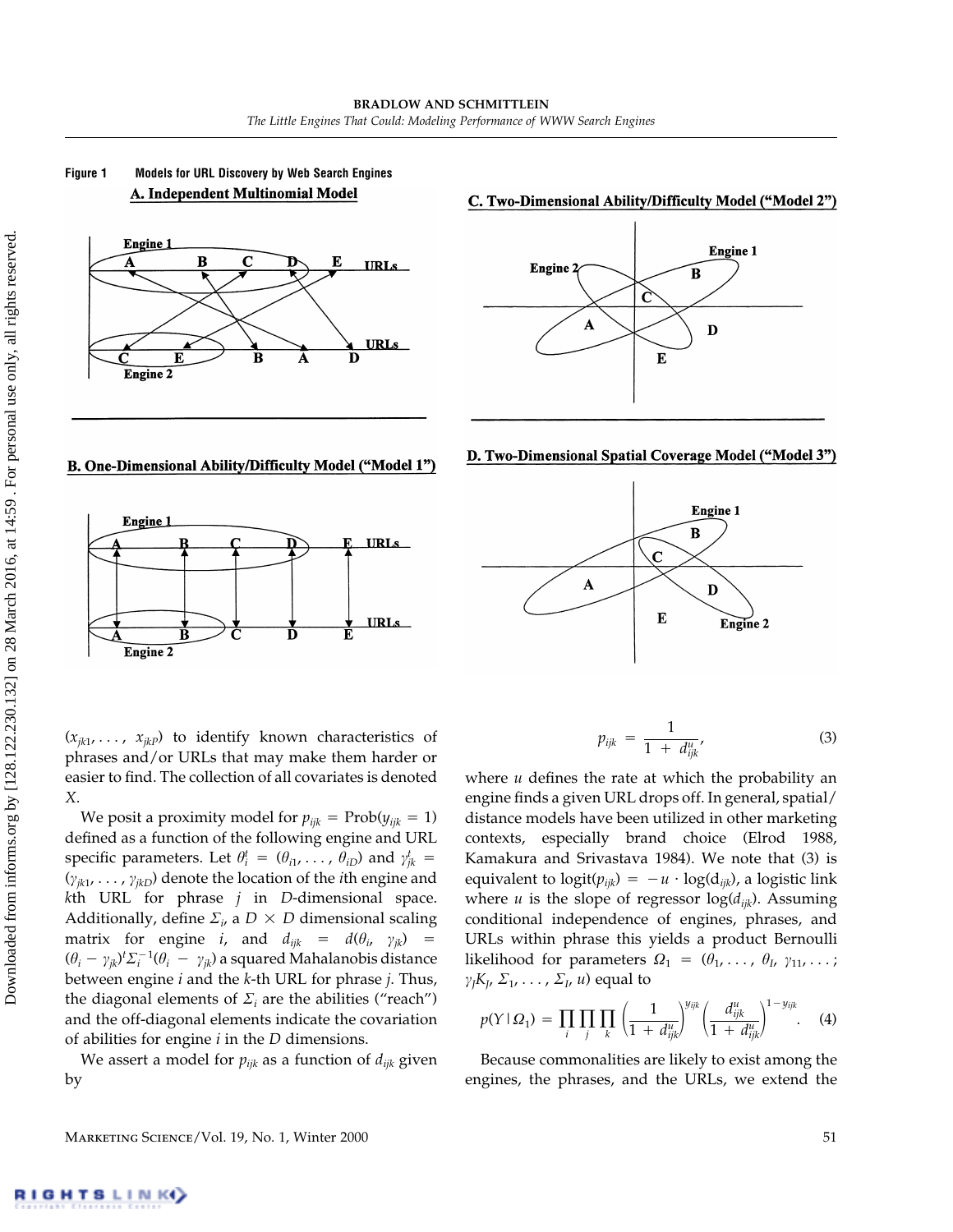model for *Y* given in (4) to include a set of prior distributions for  $\Omega_1$ , allowing for the sharing of information across units. The choice of priors for the components of  $\Omega_1$  were made in the following manner. Because the six engines that we consider represent the engines of interest, we treat the engine specific parameters as fixed effects and put non-informative priors on  $\theta_i$ ,  $\Sigma_i$ ,  $i = 1, \ldots, I$ . A non-informative prior is also adopted for *u* reflecting our lack of knowledge regarding this parameter. In contrast, it is of interest to summarize the location of phrase *j* for which we may regard  $\gamma_{jk}$ ,  $k = 1, \ldots$ ,  $K_j$  as a random sample of URLs drawn from a population distribution. By convention and for computational convenience, we put a hierarchical multivariate normal-Inverse Wishart prior structure on the URL locations:

$$
\gamma_{jk} \sim \text{MVN}_D(\alpha_j + \beta x_{jk}, A_j)
$$
  
\n
$$
\alpha_j \sim \text{MVN}_D(\bar{\alpha}, \Sigma_\alpha))
$$
  
\n
$$
A_j \sim W_{\nu}^{-1}(S),
$$
 (5)

where  $MVN<sub>D</sub>(x, y)$  denotes a *D*-dimensional multivariate normal distribution with mean vector *x* and covariance matrix *y*,  $\alpha_j = (\alpha_{j1}, \ldots, \alpha_{jD})$  the mean location of phrase *j*,  $\beta$  a  $D \times P$  dimensional coefficient matrix where  $\beta_{dv}$  is the slope for the *p*th covariate in dimension *d*,  $\bar{\alpha} = (\bar{\alpha}_1, \ldots, \bar{\alpha}_D)$  the population mean of the phrase locations,  $A_j$  and  $\Sigma_\alpha$  are  $D \times D$ -dimensional covariance matrices for phrase *j* and the population of phrase means, and  $W^{-1}_\kappa(Q)$  denotes an Inverse-Wishart distribution with  $\kappa$  degrees of freedom and scale matrix  $Q$ . The values of  $\nu$  and  $S$  were chosen as uninformative, allowing the data to fully specify the values of  $A_j$ . As well, a noninformative prior distribution was utilized for  $\beta$ . We denote the prior level parameters by  $\Omega_2 = (\alpha_1, \ldots, \alpha_J, \beta, A_1, \ldots, A_J, \bar{\alpha}, \Sigma_{\alpha})$  and the prior distribution by  $p(\Omega_1 | \Omega_2)$ .

Inferences for the model parameters  $\Omega_1$  and  $\Omega_2$  were derived by obtaining samples from the marginal posterior distributions  $p(\Omega_1 | Y, X)$  and  $p(\Omega_2 | Y, X)$  using a Markov chain Monte Carlo (MCMC) sampler (Gelfand et al. 1990, Rossi et al. 1996). For each of Model 1, Model 2, and Model 3, we report results obtained by running three independent chains for 3000 draws from overdispersed starting positions, discarding the initial 500 draws of each chain after determining convergence (German and Rubin 1992) and estimating the quantities of interest using the remaining 7500 draws. Further details are provided in the appendix.

# **5. Results**

## **5.1. Model 1: One-Dimensional Ability/Difficulty Model**

We first considered a simple special case of the general proximity model defined by (3), (4), and (5), which consisted of a  $D = 1$  dimensional model with all engines located at the origin  $\theta_1 = \ldots \theta_I = 0$ . To identify the model, we set as a reference point  $\Sigma_1 = 1$ , the ability of Alta Vista indexed as  $i = 1$ , and set the rate factor  $u = 0.5$ . This model, in which each engine ("examinee") has a unidimensional ability  $\Sigma_i$  and each URL has a unidimensional location  $\gamma_{ik}$  ("test item difficulty"), is similar in spirit to the Rasch (1960) model commonly used in educational testing.

Model 1 was applied to the set of 20 phrases and 1588 URLs described in § 2. A summary of results for engine abilities, presented as  $\Sigma_i$  is given in column 2 of Table 5. The ordering of engine abilities suggested (Alta Vista, Northern Light, HotBot, Excite = Infoseek, Lycos) is unambiguous in all comparisons (true for all 7500 draws) except for the comparison (a) Alta Vista  $>$  Northern Light,  $p = 0.78$  and (b) Excite  $\geq$  Infoseek,  $p = 0.48$ . The results from Models 2 and 3, better fitting models described later, will further refine these relations.

Inferences under Model 1 for the phrase and URL covariates (1) domain extension: .edu, .com, .org, other, (2) # of Links on the URL:  $0-5$ ,  $6-10$ ,  $10+$ , (3) Type of Phrase: Managerial/Academic, (4) Age of Phrase: Newer/Older, and (5) the interaction between (3) and (4), on the mean of URL locations  $\gamma_{jk}$  and hence  $p_{ijk}$ , are given in column 2 of Tables 6 and 7. In Table 6 we report the posterior median, standard error, and probability of the effect being greater than 0 for each covariate. Table 7 gives the adjusted phrase mean for URLs with a given covariate level. To interpret these findings, recall that all engines for Model 1 are located at the origin, thus any positive coefficient suggests that the covariate level makes URLs of that type harder to find, and vice-versa. We observe strong evidence that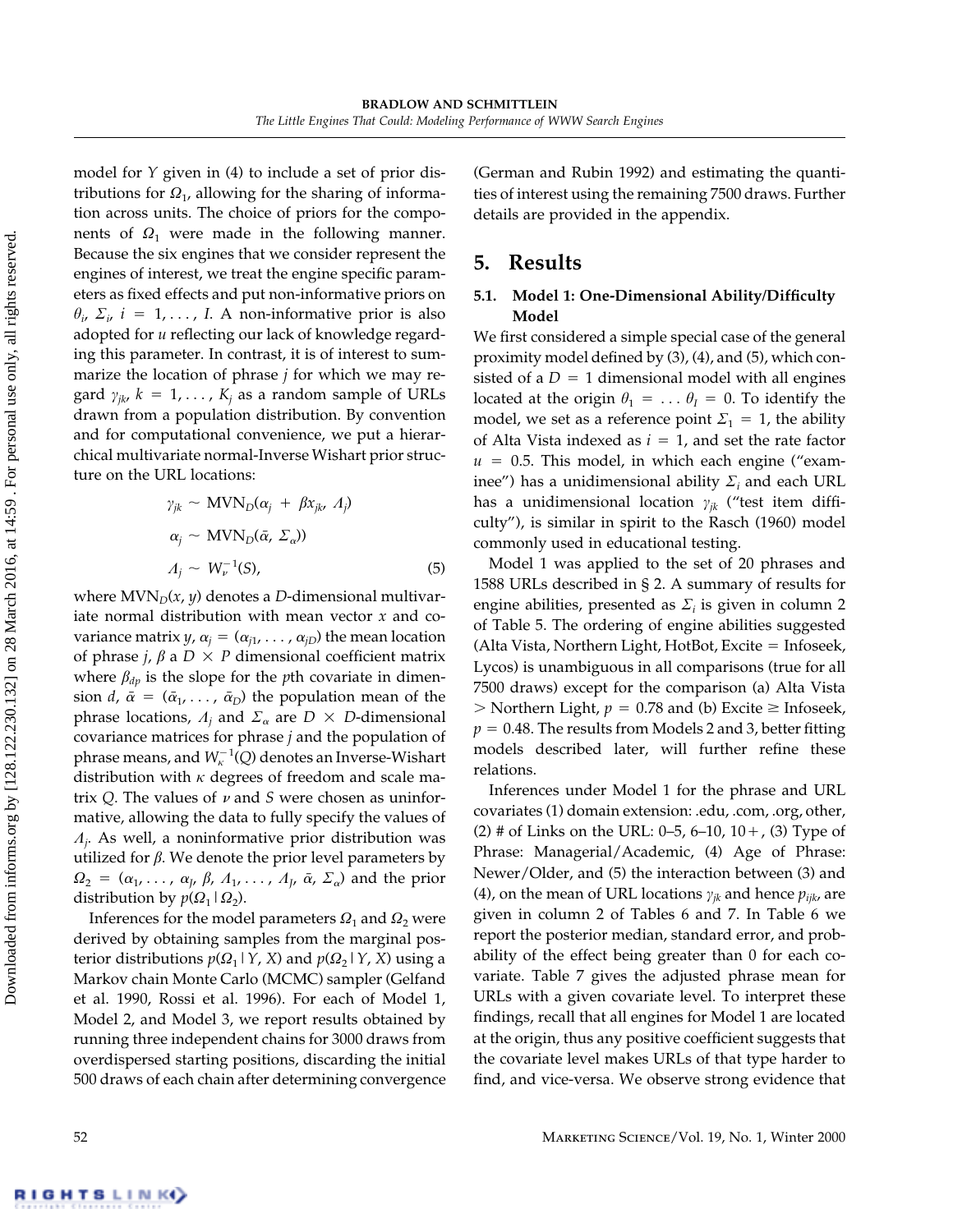#### **BRADLOW AND SCHMITTLEIN** *The Little Engines That Could: Modeling Performance of WWW Search Engines*

|           | Model 1     |             | Model 2     |                | Model 3      |              |                |  |  |
|-----------|-------------|-------------|-------------|----------------|--------------|--------------|----------------|--|--|
| Engine    | Dim 1       | Dim 1       | Dim 2       | $\mathcal{D}$  | Dim 1        | Dim 2        |                |  |  |
| AV        | $1.000(-)$  | $1.000(-)$  | 1.760(0.41) | 0.005(0.01)    | $1.000(-)$   | 1.960(0.40)  | 0.020(0.01)    |  |  |
| HB        | 0.128(0.03) | 0.157(0.01) | 0.199(0.00) | 0.006(0.01)    | 0.074(0.01)  | 0.761(0.01)  | 0.020(0.00)    |  |  |
| Ex        | 0.017(0.00) | 0.040(0.01) | 0.024(0.01) | $-0.586(0.01)$ | 0.020(0.01)  | 0.060(0.01)  | $-0.630(0.01)$ |  |  |
| IS        | 0.017(0.00) | 0.010(0.01) | 0.040(0.01) | 0.593(0.01)    | 0.055(0.01)  | 0.052(0.01)  | 0.640(0.01)    |  |  |
| <b>NL</b> | 0.945(0.08) | 2.670(0.48) | 1.020(0.40) | $-0.007(0.09)$ | 3.720(0.52)  | 1.870(0.45)  | $-0.003(0.00)$ |  |  |
| <b>LY</b> | 0.001(0.00) | .0004(0.00) | 0.001(0.00) | 0.000(0.00)    | 0.0003(0.00) | .0008(0.00)  | 0.000(0.00)    |  |  |
| u         | $0.500(-)$  |             | 0.369(0.02) |                |              | 0.354(0.015) |                |  |  |

**Table 5** Posterior Medium Engine Abilities on Dimensions 1 and 2 ( $\Sigma_{xx}$ ,  $\Sigma_{xx}$ ). Correlation ( $\rho_{xx}$ ), and Distance Factor *u* for Models 1, 2, and 3

*Note:* Posterior standard errors are in parenthesis.

| Table 6 |  | Phrase and URL Covariate Slopes $(\beta)$ for Models 1, 2, and 3. |  |  |
|---------|--|-------------------------------------------------------------------|--|--|
|---------|--|-------------------------------------------------------------------|--|--|

| Cov.    | Model 1        |       |                |       | Model 2        |       | Model 3        |       |                |       |  |
|---------|----------------|-------|----------------|-------|----------------|-------|----------------|-------|----------------|-------|--|
|         | Dim 1          |       | Dim 2          |       | Dim 1          |       | Dim 2          |       | Dim 2          |       |  |
| .edu    | $-0.052(0.06)$ | 0.177 | $-0.104(0.05)$ | 0.050 | $-0.145(0.07)$ | 0.008 | $-0.208(0.06)$ | 0.000 | 0.017(0.04)    | 0.653 |  |
| .com    | 0.018(0.07)    | 0.610 | $-0.223(0.09)$ | 0.003 | 0.008(0.08)    | 0.423 | $-0.213(0.09)$ | 0.003 | $-0.182(0.04)$ | 0.000 |  |
| .org    | $-0.090(0.12)$ | 0.117 | $-0.134(0.11)$ | 0.005 | 0.020(0.10)    | 0.633 | $-0.222(0.10)$ | 0.018 | 0.057(0.05)    | 0.998 |  |
| $OL-5L$ | 0.099(0.05)    | 0.957 | $-0.280(0.06)$ | 0.005 | $-0.030(0.08)$ | 0.470 | 0.138(0.06)    | 0.990 | $-0.146(0.03)$ | 0.000 |  |
| 6L-10L  | 0.136(0.09)    | 0.947 | 0.090(0.10)    | 0.733 | $-0.017(0.09)$ | 0.360 | 0.042(0.09)    | 0.673 | $-0.132(0.05)$ | 0.005 |  |
| Man.    | 0.067(0.11)    | 0.733 | 0.198(0.11)    | 0.990 | 0.370(0.12)    | 1.000 | $-0.114(0.10)$ | 0.148 | 0.148(0.10)    | 0.913 |  |
| Newer   | 0.106(0.11)    | 0.807 | 0.137(0.08)    | 0.930 | 0.082(0.15)    | 0.635 | $-0.230(0.08)$ | 0.000 | 0.280(0.04)    | 1.000 |  |
| Int.    | $-0.112(0.15)$ | 0.237 | $-0.457(0.15)$ | 0.000 | $-0.388(0.22)$ | 0.010 | 0.026(0.13)    | 0.560 | $-0.374(0.10)$ | 0.000 |  |

*Note:* Reported are the posterior medians (standard deviations) and posterior probability of the effect being greater than 0. Int. is the interaction between managerial and newer.

URLs with fewer links are harder to find than those with the most number of links  $(10+)$  and modest evidence that URLs having domain extensions .edu or .org are slightly easier to find. These results are also confirmed by Lawrence and Giles (1999). Other inferences were: (1) there was no significant difference in the phrase locations (posterior median of  $\mathcal{Z}_{\alpha} = 0.001$ ), which is consistent with the stable hit rates for each engine by phrase reported in Table 1 and the loglikelihoods reported in Table 4, and (2) URL variances  $\sum_j$  were inversely related to the number of URLs found  $(r = -0.85)$ .

A more detailed and informative look at the performance of Model 1 is presented in columns 3 through

6 of Table 8. Here we consider the number of URLs, showing each of the  $2^6 = 64$  possible engine-hit patterns. The table provides the observed number *nobs* for each pattern (excluding (0,0,0,0,0,0)), as well as the 2.5%, 50%, and 97.5% percentiles for the predicted frequency. Some interesting residuals are evident. First, we note that Model 1 tends to underpredict the number of unique URLs found by each engine as seen in the unique engine-hit patterns 32, 48, 56, 60, and 62 (pattern 63 is slightly overpredicted). Second, and related to the underprediction in the number of uniques, Model 1 also tends to overpredict the number of URLs found by exactly two engines, as seen in patterns 16, 24, 28, 30, 44, 46, 47, 52, 54, 59, and 61 (patterns 31, 55,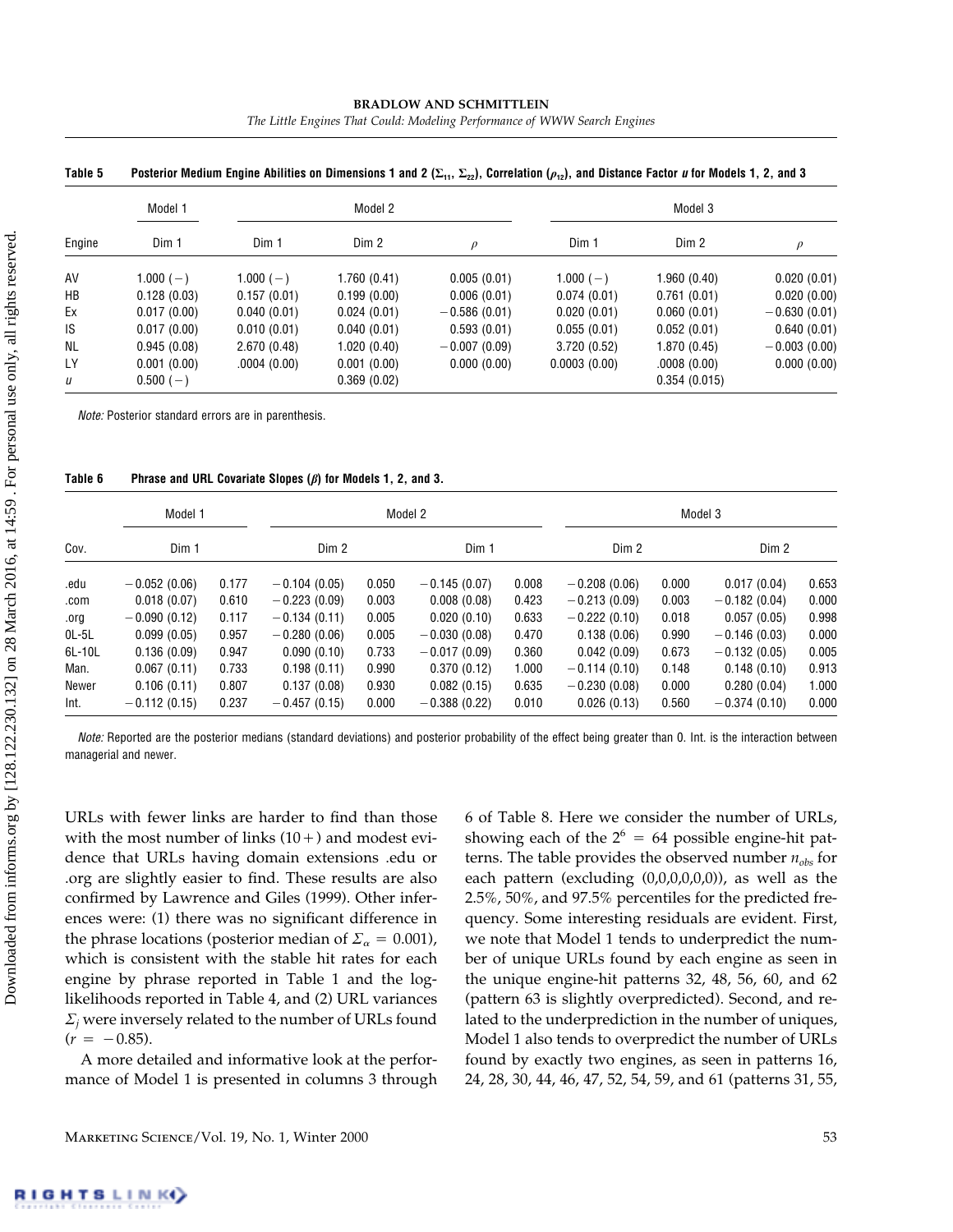**Table 7 Effect of Phrase and URL Covariates x***jk* **on the Mean Phrase Location**

|               | Model 1   | Model 2            | Model 3           |
|---------------|-----------|--------------------|-------------------|
| $X_{ik}$      | $\mu_{1}$ | $(\mu_1, \mu_2)$   | $(\mu_1, \mu_2)$  |
| .edu          | 0.968     | $(0.026, -0.225)$  | (0.017, 0.085)    |
| .com          | 1.038     | $(-0.093, -0.072)$ | $(0.012, -0.114)$ |
| .org          | 1.011     | $(0.004, -0.060)$  | (0.003, 0.125)    |
| 01 - 51       | 1.119     | $(-0.105, -0.110)$ | $(0.363, -0.078)$ |
| 61 - 101      | 1.156     | $(0.220, -0.097)$  | $(0.268, -0.064)$ |
| Man.          | 1.087     | (0.328, 0.290)     | (0.111, 0.216)    |
| Newer         | 1.126     | (0.267, 0.000)     | $(-0.005, 0.348)$ |
| $New + Man$ . | 1.081     | $(-0.008, -0.016)$ | $(-0.113, 0.112)$ |

*Note:*  $(\bar{\alpha}_1, \bar{\alpha}_2)$  is the mean phrase location with all covariates at baseline levels.  $(\mu_1, \mu_2) = (\alpha_1 + \beta_1 x_{jk}, \bar{\alpha_2} + \beta_2 x_{jk})$  are the new coordinates including the covariate effects. Model 1:  $\bar{\alpha}$  = 1.020, Model 2:  $(\bar{\alpha_{1}},\ \bar{\alpha_{2}})$  = (0.130,– 0.080), Model 3:  $(\bar{\alpha}_1, \bar{\alpha}_2) = (0.225, 0.068)$ 

and 58 are adequately fit, and pattern 40 is underpredicted). These results were not surprising because in Model 1 each engine is located at the origin and is casting its "fishing line" in the same direction.

One further inference that can be derived from the model is an estimate of the number of URLs not found by any of the engines. This question has managerial relevance from two perspectives: (1) A manager searching for URLs on a specific topic may wish to know the fraction of those related URLs he or she is likely to find by using these six engines; and (2) consider the owner of a URL wanting his or her Webpage to be found. Under the model, we can compute the posterior distribution of the number of URLs not found, *K*, by noting that

P(all engines miss a URL)

$$
= \prod_i (1 \ - \ p_{ijk}) \Rightarrow
$$

P(at least one finds it)

$$
= 1 - \prod_{i} (1 - p_{ijk}) \Rightarrow
$$

$$
n_{obs} = \left(1 - \prod_{i} (1 - p_{ijk})\right) * K \Rightarrow
$$

$$
K = \frac{n_{obs}}{1 - \prod_{i} (1 - p_{ijk})}.
$$
(6)

These results are shown in pattern 64 and suggest that the 95% posterior interval for the number of missing URLs for the 20 phrases is (253.94, 330.30) with posterior median 283.43. This indicates that Model 1 predicts  $283.43/(1588 + 283.43) \approx 15\%$  of the URLs are missed by using all six engines.

#### **5.2. Model 2 and Model 3 Results**

We considered two additional special cases of the general proximity model to improve on Model 1. Model 2 consisted of a  $D = 2$  dimensional version where each engine was located at the origin ( $\theta_{11} = \theta_{12} = \dots \theta_{I1} =$  $\theta_{I2} = 0$ ). As a scale identifiability constraint we set  $\mathcal{Z}_{11}$ , the ability of Alta Vista on dimension 1, equal to 1. By definition, the addition of a second dimension would improve the fit; however, we suspected that locating each engine at the origin, as per a pure ability/difficulty model, would still provide an inadequate fit. In Model 3, we generalize Model 2 to allow individual search engines to carve out a distinctive portion of (two-dimensional) URL space, i.e., the engine locations  $(\theta_{i1}, \theta_{i2})$  were allowed to vary. In fitting Model 3, we set  $\theta_{11} = \theta_{12} = 0$ ,  $\theta_{21} = 0$ , restricted  $\theta_{31} > 0$ , and put  $\Sigma_{11} = 1$  as shift, y-axis rotation, x-axis rotation, and scale identifiability constraints respectively.

Models 2 and 3 results for engine abilities  $\sum_{i=1}^{n} \sum_{i=1}^{n}$ and the correlation between dimensions  $\rho_{i12}$  is given in Table 5 (columns 3–8). A graphical representation of the engine performances for Model 3 is given in Figure 2, panels A and B. The results suggest that there are indeed two unique dimensions in which engines operate. Model 2 findings give the ordering in dimension 1 of Northern Light, Alta Vista, HotBot, Excite, Infoseek, and Lycos, whereas dimension 2 results give the ordering Alta Vista, Northern Light, HotBot, Infoseek, Excite, and Lycos. This is consistent with Model 1 findings of an ambiguous ordering of Alta Vista versus Northern Light and Excite versus Infoseek. However, we note that the total "area" covered by Northern Light is superior to that of Alta Vista because its posterior median abilities (2.670, 1.020) suggest greater coverage than Alta Vista's (1.000, 1.760). These findings are replicated in Model 3, in which Northern Light is far superior to Alta Vista on dimension 1 (3.720 versus 1.000) and almost equal on dimension 2 (1.870 versus 1.960). This is suggested by Northern Light's high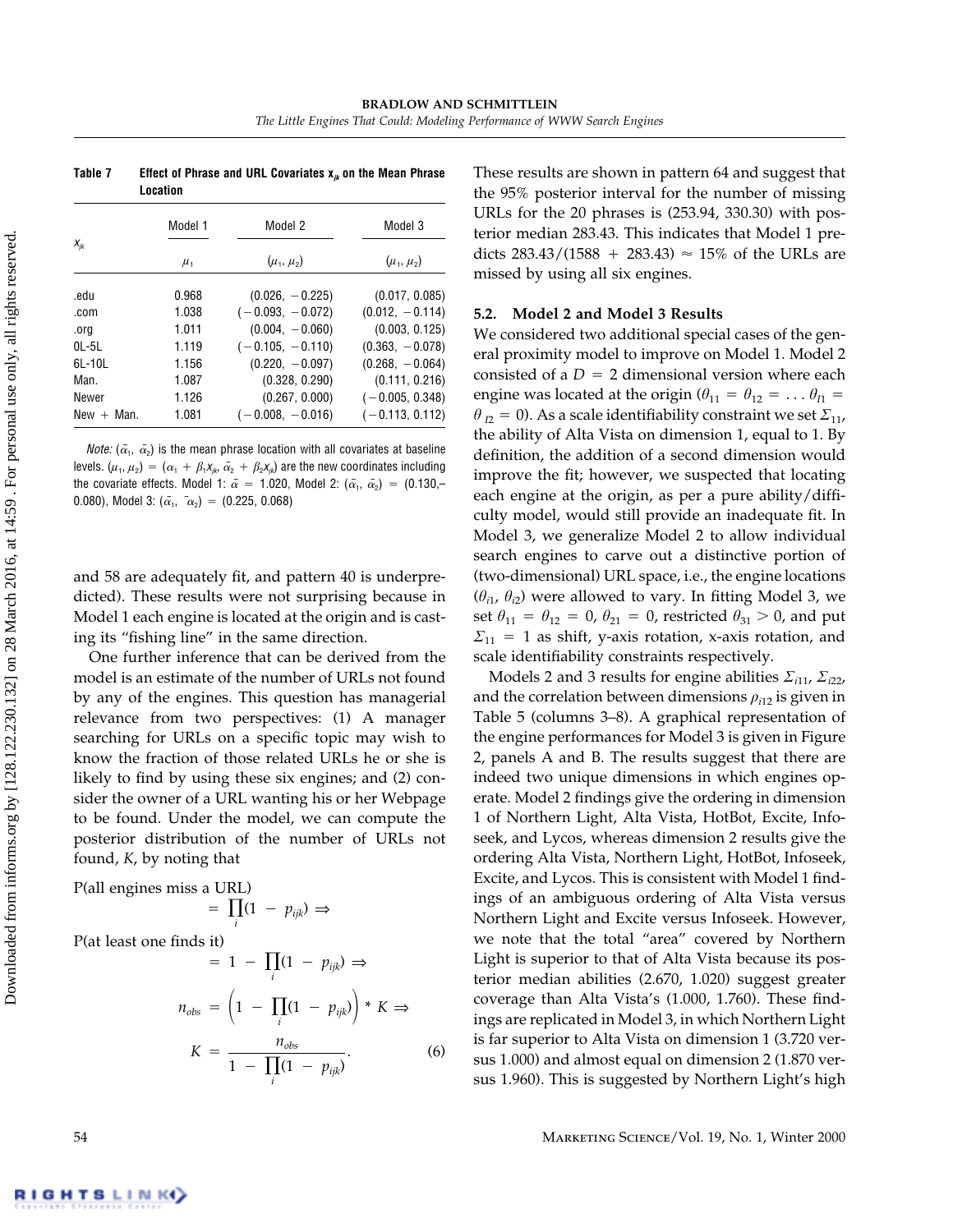| Table 8.                | Table of Web Engine Patterns and 95% Confidence Intervals for Models 1 through 3 |                         |         |         |         |        |         |         |         |         |         |  |
|-------------------------|----------------------------------------------------------------------------------|-------------------------|---------|---------|---------|--------|---------|---------|---------|---------|---------|--|
|                         |                                                                                  |                         |         | Model 1 |         |        | Model 2 |         |         | Model 3 |         |  |
| Number                  | Pattern                                                                          | $n_{\rm obs}$           | 2.5%    | 50%     | 97.5%   | 2.5%   | $50\%$  | 97.5%   | 2.5%    | 50%     | 97.5%   |  |
| 1                       | 111111                                                                           | $\overline{\mathbf{c}}$ | 0.020   | 0.032   | 0.052   | 0.019  | 0.113   | 0.825   | 0.017   | 0.104   | 0.623   |  |
| $\overline{\mathbf{c}}$ | 111110                                                                           | 3                       | 0.573   | 0.901   | 1.262   | 0.453  | 2.009   | 9.105   | 0.385   | 1.796   | 11.195  |  |
| 3                       | 111101                                                                           | $\mathbf{1}$            | 0.024   | 0.041   | 0.060   | 0.016  | 0.096   | 1.009   | 0.021   | 0.115   | 0.843   |  |
| 4                       | 111100                                                                           | $\sqrt{2}$              | 0.809   | 1.120   | 1.415   | 0.372  | 2.006   | 11.473  | 0.467   | 2.067   | 9.218   |  |
| 5                       | 111011                                                                           | 3                       | 0.175   | 0.284   | 0.450   | 0.153  | 0.805   | 3.599   | 0.155   | 0.616   | 3.553   |  |
| 6                       | 111010                                                                           | 21                      | 5.641   | 7.762   | 10.218  | 3.647  | 13.798  | 38.908  | 3.794   | 10.159  | 46.521  |  |
| $\overline{7}$          | 111001                                                                           | $\pmb{0}$               | 0.225   | 0.353   | 0.509   | 0.148  | 0.740   | 4.358   | 0.162   | 0.706   | 4.677   |  |
| 8                       | 111000                                                                           | 18                      | 7.946   | 9.418   | 11.372  | 3.569  | 13.459  | 55.313  | 4.115   | 10.819  | 43.796  |  |
| 9                       | 110111                                                                           | 3                       | 0.179   | 0.289   | 0.425   | 0.190  | 0.625   | 6.061   | 0.213   | 0.788   | 3.075   |  |
| 10                      | 110110                                                                           | 16                      | 5.911   | 7.831   | 9.669   | 5.174  | 11.833  | 44.923  | 4.465   | 13.090  | 38.602  |  |
| 11                      | 110101                                                                           | $\mathbf{1}$            | 0.246   | 0.357   | 0.509   | 0.121  | 0.619   | 4.927   | 0.263   | 0.794   | 3.828   |  |
| 12                      | 110100                                                                           | 9                       | 8.188   | 9.518   | 11.848  | 3.874  | 11.461  | 45.196  | 4.783   | 13.902  | 42.832  |  |
| 13                      | 110011                                                                           | $\overline{7}$          | 1.721   | 2.556   | 3.427   | 1.243  | 4.902   | 20.107  | 1.478   | 4.284   | 16.198  |  |
| 14                      | 110010                                                                           | 45                      | 56.218  | 68.057  | 76.816  | 39.428 | 89.492  | 227.409 | 33.747  | 80.826  | 149.755 |  |
| 15                      | 110001                                                                           | $\overline{c}$          | 2.220   | 3.086   | 4.035   | 1.198  | 4.844   | 18.233  | 1.495   | 5.245   | 19.813  |  |
| 16                      | 110000                                                                           | 64                      | 77.743  | 82.908  | 94.274  | 36.453 | 83.855  | 203.724 | 38.321  | 89.130  | 174.093 |  |
| 17                      | 101111                                                                           | 3                       | 0.071   | 0.111   | 0.176   | 0.045  | 0.220   | 1.527   | 0.053   | 0.252   | 1.727   |  |
| 18                      | 101110                                                                           | $\overline{5}$          | 2.090   | 2.957   | 3.983   | 0.807  | 4.139   | 19.556  | 0.944   | 4.334   | 25.004  |  |
| $19$                    | 101101                                                                           | $\pmb{0}$               | 0.089   | 0.139   | 0.212   | 0.040  | 0.195   | 1.360   | 0.057   | 0.264   | 1.962   |  |
| 20                      | 101100                                                                           | $\overline{4}$          | 2.947   | 3.648   | 4.577   | 0.751  | 3.936   | 20.847  | 1.097   | 4.850   | 20.581  |  |
| 21                      | 101011                                                                           | $\overline{4}$          | 0.631   | 0.973   | 1.431   | 0.253  | 1.671   | 7.866   | 0.400   | 1.569   | 8.107   |  |
| 22                      | 101010                                                                           | 25                      | 20.300  | 25.408  | 32.607  | 6.517  | 27.677  | 91.151  | 9.312   | 26.298  | 123.853 |  |
| 23                      | 101001                                                                           | $\mathbf{1}$            | 0.825   | 1.210   | 1.782   | 0.371  | 1.481   | 7.023   | 0.423   | 1.669   | 9.798   |  |
| 24                      | 101000                                                                           | 25                      | 28.132  | 31.949  | 36.674  | 5.151  | 27.985  | 109.350 | 11.617  | 28.970  | 106.308 |  |
| 25                      | 100111                                                                           | $\sqrt{2}$              | 0.681   | 0.971   | 1.415   | 0.412  | 1.388   | 11.372  | 0.539   | 1.893   | 8.642   |  |
| 26                      | 100110                                                                           | 20                      | 21.908  | 26.016  | 31.929  | 8.630  | 24.931  | 92.002  | 13.482  | 32.703  | 98.609  |  |
| 27                      | 100101                                                                           | $\overline{4}$          | 0.883   | 1.176   | 1.710   | 0.343  | 1.290   | 8.354   | 0.545   | 2.091   | 9.668   |  |
| 28                      | 100100                                                                           | 19                      | 28.950  | 32.011  | 37.390  | 6.627  | 24.896  | 115.699 | 12.236  | 35.924  | 129.168 |  |
| 29                      | 100011                                                                           | 9                       | 6.364   | 8.431   | 11.262  | 3.053  | 10.262  | 41.608  | 3.704   | 12.416  | 38.137  |  |
| 30                      | 100010                                                                           | 174                     | 206.952 | 225.715 | 244.697 | 89.316 | 194.995 | 394.634 | 102.703 | 209.021 | 379.458 |  |
| 31                      | 100001                                                                           | 8                       | 7.843   | 10.398  | 14.566  | 2.678  | 9.751   | 30.043  | 4.200   | 13.789  | 42.763  |  |
| 32                      | 100000                                                                           | 340                     | 259.575 | 279.628 | 303.729 | 47.639 | 186.828 | 347.876 | 197.822 | 290.697 | 378.992 |  |
| 33                      | 011111                                                                           | $\sqrt{2}$              | 0.024   | 0.040   | 0.059   | 0.019  | 0.115   | 0.716   | 0.017   | 0.091   | 0.435   |  |
| 34                      | 011110                                                                           | 1                       | 0.747   | 1.097   | 1.440   | 0.688  | 2.015   | 7.967   | 0.386   | 1.451   | 8.018   |  |
| 35                      | 011101                                                                           | 0                       | 0.031   | 0.050   | 0.075   | 0.014  | 0.107   | 0.703   | 0.019   | 0.096   | 0.587   |  |
| 36                      | 011100                                                                           | 3                       | 1.025   | 1.331   | 1.661   | 0.479  | 1.970   | 11.391  | 0.414   | 1.675   | 7.726   |  |
| 37                      | 011011                                                                           | 0                       | 0.217   | 0.348   | 0.512   | 0.146  | 0.822   | 3.502   | 0.101   | 0.566   | 3.300   |  |
| 38                      | 011010                                                                           | 9                       | 7.311   | 9.215   | 11.637  | 4.358  | 15.006  | 51.108  | 3.175   | 9.224   | 33.472  |  |
| 39                      | 011001                                                                           | 0                       | 0.289   | 0.424   | 0.631   | 0.176  | 0.718   | 2.900   | 0.098   | 0.600   | 4.482   |  |
| 40                      | 011000                                                                           | 24                      | 9.909   | 11.462  | 13.131  | 3.415  | 13.234  | 60.630  | 2.877   | 10.249  | 36.014  |  |
| 41                      | 010111                                                                           | 3                       | 0.235   | 0.351   | 0.495   | 0.190  | 0.752   | 4.655   | 0.229   | 0.723   | 2.877   |  |
| 42                      | 010110                                                                           | 11                      | 7.567   | 9.521   | 11.487  | 4.499  | 12.636  | 45.393  | 3.630   | 11.113  | 40.041  |  |
| 43                      | 010101                                                                           | $\sqrt{2}$              | 0.303   | 0.432   | 0.624   | 0.147  | 0.666   | 3.678   | 0.140   | 0.799   | 3.564   |  |
| 44                      | 010100                                                                           | 8                       | 9.834   | 11.614  | 14.324  | 3.495  | 11.751  | 58.152  | 2.893   | 13.000  | 40.329  |  |
| 45                      | 010011                                                                           | 3                       | 2.199   | 3.041   | 3.941   | 1.410  | 5.082   | 22.546  | 1.281   | 4.111   | 14.191  |  |
| 46                      | 010010                                                                           | 54                      | 73.643  | 81.158  | 91.576  | 31.988 | 99.461  | 192.606 | 26.370  | 76.380  | 144.021 |  |
| 47                      | 010001                                                                           | 2                       | 2.703   | 3.684   | 5.172   | 3.182  | 5.192   | 17.191  | 1.211   | 4.632   | 19.091  |  |

#### **BRADLOW AND SCHMITTLEIN**

*The Little Engines That Could: Modeling Performance of WWW Search Engines*

Downloaded from informs.org by [128.122.230.132] on 28 March 2016, at 14:59 . For personal use only, all rights reserved. Downloaded from informs.org by [128.122.230.132] on 28 March 2016, at 14:59 . For personal use only, all rights reserved.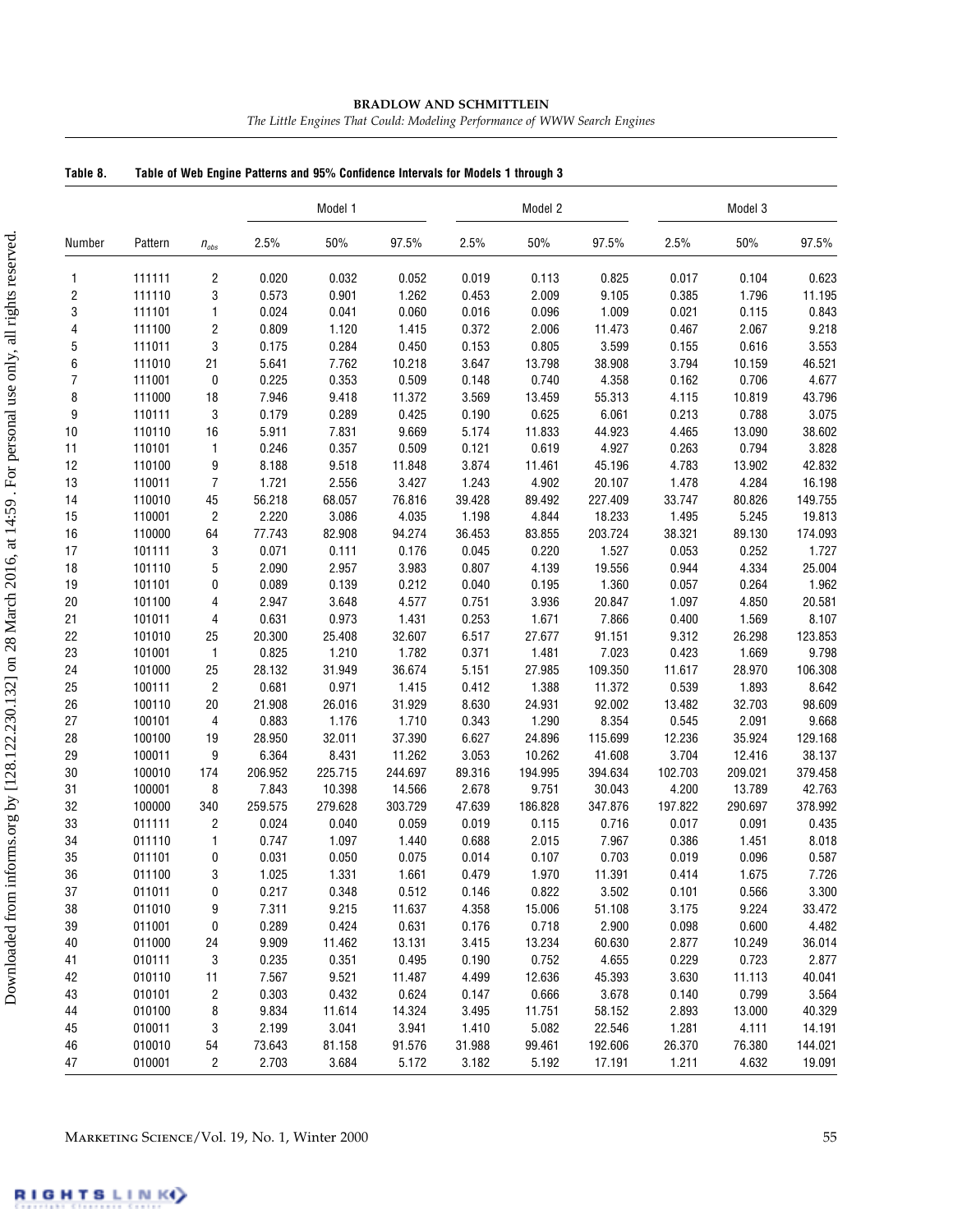|        | Pattern |                |           | Model 1 |         |        | Model 2 |         |         | Model 3 |         |
|--------|---------|----------------|-----------|---------|---------|--------|---------|---------|---------|---------|---------|
| Number |         |                | $n_{obs}$ | 2.5%    | 50%     | 97.5%  | 2.5%    | 50%     | 97.5%   | 2.5%    | 50%     |
| 48     | 010000  | 149            | 88.824    | 100.612 | 113.904 | 28.300 | 94.545  | 244.392 | 68.209  | 124.176 | 164.069 |
| 49     | 001111  |                | 0.087     | 0.135   | 0.201   | 0.056  | 0.245   | 1.740   | 0.046   | 0.236   | 1.440   |
| 50     | 001110  | 4              | 2.732     | 3.597   | 4.634   | 1.248  | 4.310   | 21.954  | 0.908   | 4.136   | 22.126  |
| 51     | 001101  | 0              | 0.111     | 0.166   | 0.261   | 0.043  | 0.204   | 1.232   | 0.054   | 0.245   | 1.673   |
| 52     | 001100  | $\overline{2}$ | 3.636     | 4.416   | 5.447   | 0.787  | 3.936   | 19.224  | 1.057   | 4.550   | 21.405  |
| 53     | 001011  | 0              | 0.798     | 1.180   | 1.700   | 0.294  | 1.680   | 9.401   | 0.260   | 1.500   | 8.731   |
| 54     | 001010  | 16             | 26.524    | 31.352  | 37.340  | 8.416  | 31.783  | 127.606 | 6.588   | 26.053  | 85.965  |
| 55     | 001001  |                | 0.986     | 1.417   | 2.314   | 0.304  | 1.759   | 6.933   | 0.320   | 1.580   | 10.571  |
| 56     | 001000  | 47             | 31.994    | 37.984  | 46.043  | 5.575  | 31.091  | 116.979 | 6.935   | 47.154  | 90.273  |
| 57     | 000111  | 5              | 0.873     | 1.159   | 1.651   | 0.426  | 1.675   | 9.338   | 0.496   | 1.734   | 7.448   |
| 58     | 000110  | 36             | 27.684    | 31.448  | 36.390  | 7.405  | 28.992  | 86.199  | 9.828   | 29.417  | 98.250  |
| 59     | 000101  | 0              | 1.058     | 1.401   | 2.210   | 0.370  | 1.423   | 6.813   | 0.405   | 1.862   | 9.071   |
| 60     | 000100  | 58             | 33.064    | 39.282  | 45.388  | 8.765  | 25.982  | 87.026  | 8.498   | 52.983  | 114.146 |
| 61     | 000011  | 7              | 7.793     | 10.255  | 13.397  | 8.992  | 51.819  | 36.697  | 3.479   | 11.115  | 38.810  |
| 62     | 000010  | 291            | 260.756   | 273.615 | 289.516 | 80.482 | 213.347 | 416.143 | 111.628 | 289.659 | 340.592 |
| 63     | 000001  | 9              | 9.430     | 12.453  | 18.961  | 2.735  | 10.615  | 27.031  | 2.946   | 11.953  | 40.908  |
| 64     | 000000  | NА             | 253.938   | 283.431 | 330.301 | 44.592 | 174.756 | 327.190 | 82.149  | 192.704 | 354.000 |

**BRADLOW AND SCHMITTLEIN**

*The Little Engines That Could: Modeling Performance of WWW Search Engines*

**Table 8. (Continued) Table of Web Engine Patterns and 95% Confidence Intervals for Models 1 through 3**

number of unique finds (pattern 62), indicating its location far from the other engines, but still high hit rate 785/1588 (i.e., high ability to "compensate" for a distant location). The remaining ordering of engines for Model 3 are similar to those described for Model 2.

The engine locations for Model 3 are given in Table 9 (also seen in Figure 2) and suggest that the engines do carve out different locations. Northern Light, and HotBot are located the farthest distance from Alta Vista, indicating their abilities to have unique finds. Infoseek and Lycos are located "half-way" between Northern Light and Alta Vista and in a sense are "maximizing" their ability to find URLs that happen not to be found by either of the two best-performing engines. Excite's location near Alta Vista suggests, as described more fully in § 6.3, that the additional benefit of using Excite if Alta Vista has already been used is less than that for Infoseek, despite the fact that they are "equally able" engines.

The effects of the phrase and URL covariates on dimensions 1 and 2 for Models 2 and 3 are given in Tables 6 and 7. The posterior probabilities of the effects being greater than 0 (Table 6 columns 4, 6, 8, 10) indicate that in fact domain extension, number of links, and type and age of phrase do have a significant impact on the mean phrase location. To interpret their effects on the probability that a given URL is found, consider Table 7, which gives the coordinates of the mean phrase location for a URL with each of the given covariate attribute levels, and that of a URL with each covariate level at the baseline condition. Because under Model 2 all engines are located at the origin, and the mean phrase under the baseline condition is at (0.130,  $-0.080$ ), any covariate level that brings the phrase mean closer to the origin will increase the probability a URL is found, and vice-versa. The results indicate that fewer than  $10 +$  links and managerial phrases move the mean farther from the origin and hence lower the find probabilities. The domain extension .com, .org, and the interaction of new and managerial phrase condition move the mean phrase locations closer to the origin. The remaining covariate levels have results that depend on the ability of a given engine in each dimension. The covariate-effect results for Model 3 generally need to be examined separately for each search engine because the locations of the engines vary. This examination is straightforward, using the phrase/URL locations from Table 7 and the search en-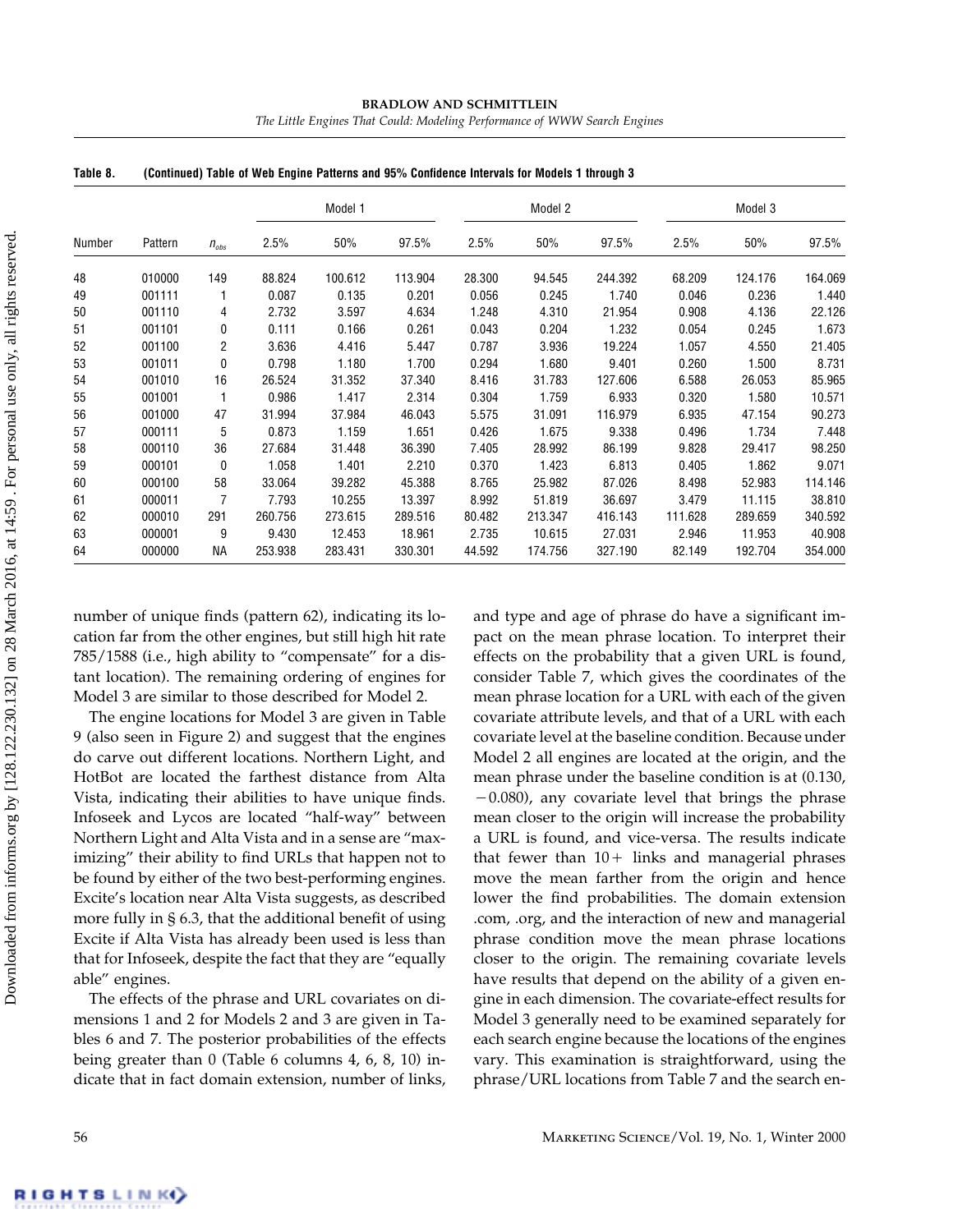

**Figure 2 URL Coverage by Six Popular Web Search Engines** A. Iso-Probability Ellipse: URL Discovery Probability = .5

B. Iso-Probability Ellipse: URL Discovery Probability = .33



**Table 9. 2.5%, 50%, and 97.5% Posterior Percentiles for Model 3 Engine Locations**  $(\theta_1, \theta_2)$ 

|        | Dimension 1 |          |          | Dimension 2 |          |          |
|--------|-------------|----------|----------|-------------|----------|----------|
| Engine | 2.5%        | 50%      | 97.5%    | 2.5%        | 50%      | 97.5%    |
| AV     | 0.000       | 0.000    | 0.000    | 0.000       | 0.000    | 0.000    |
| НB     | 0.000       | 0.000    | 0.000    | $-2.100$    | $-1.820$ | $-1.340$ |
| EХ     | 0.150       | 0.265    | 0.626    | $-0.321$    | 0.010    | 0.187    |
| IS     | $-1.080$    | $-0.800$ | $-0.350$ | $-0.110$    | 0.330    | 0.600    |
| NL     | $-2.140$    | $-1.640$ | $-1.377$ | $-0.316$    | $-0.004$ | 0.184    |
| LY     | $-0.949$    | $-0.799$ | $-0.645$ | $-0.091$    | 0.162    | 0.418    |
|        |             |          |          |             |          |          |

gine locations from Table 9. The results for Model 3 do, however, indicate one consistent finding across search engines: The 0-5 and 6-10 link conditions move the mean phrase locations further away from the locations of the engines, decreasing the predicted probability that they are found. For the remaining cases, the results depend on the covariate and the specific engine.

A more detailed analysis for Models 2 (columns 7– 9) and 3 (columns 10–12) of the  $2<sup>6</sup>$  engine-hit patterns with observed counts  $n_{obs}$  and 2.5%, 50%, 97.5% quantiles is provided in Table 8. We observe a significant improvement in Model 3 fit for the uniques (patterns 32, 48, 56, 60, 62, 63) relative to Models 1 and 2. We also note that for 14 of the 15 engine pairs (excluding pattern 59), the 95% interval for Model 3 contains the observed value compared to 3 out of 15 for Model 1 and 12 out of 15 for Model 2. An estimate of the fraction of URLs not found is also obtained in pattern 64. The estimates under Model 2 (174.756/(1588  $174.756$   $\approx$  10% and that for Model 3 (192.704/(1588 + 192.704)  $\approx$  11% are consistent with each other and suggest that these six engines as a whole, for these 20 phrases, cover a significant proportion of the Web. A global comparison of model fit is presented next.

## **5.3. Model Comparison and Cross-Validation**

A global goodness-of-fit comparison was performed for each of Models 1 through 3 against the simple "strawman" independence models described earlier: (1) constant *p*, (2) different *p* for each engine but constant across phrases, (3) different *p* for each phrase but constant across engines, and (4) different *p* for each engine and phrase. Table 10 presents the number of parameters and the natural log of the Bayes Factor log(*p*(*Mi* |*Y*, *X*)/*p*(*M*1|*Y*, *X*)), as described in Newton and Raftery (1994), comparing each models marginal likelihood  $p(M_i | Y, X)$  to the constant  $p$  model,  $p(M_1 | Y, X)$ *X*) in turn. For the independence models, *p*(*Mi* |*Y, X*) is evaluated at the MLE, for Models 1 through 3  $p(M_i \mid$ *Y, X*) is computed as the harmonic mean of the loglikelihood evaluated at the 7500 MCMC draws. Larger values of the Bayes factor indicate model superiority. In the end, Model 3 is selected as superior. Interestingly, we note that Model 1 does not defeat the simple model of constant *p* for each engine and phrase or a different *p* by engine.

To assess the predictive ability of our model, we employed a version of Bayesian cross-validation (Rust and Schmittlein 1985) where we dropped out in turn each of the 1588 URLs, re-estimated the model, and predicted the engine find pattern for the left out URL. To make this approach computationally feasible under a MCMC simulation structure, we employed the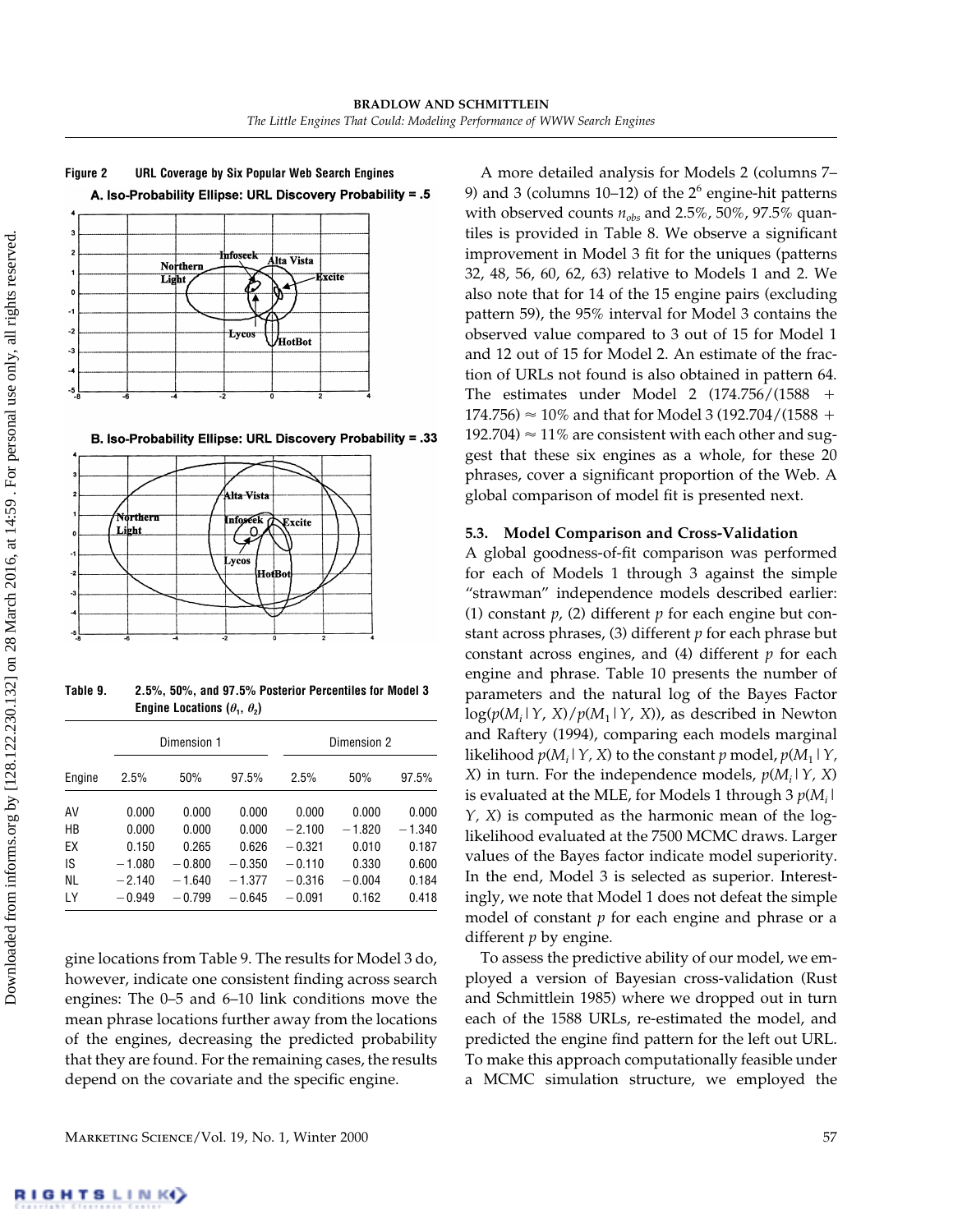| Table 10.                      | <b>Global Goodness-of-Fit for Various Models</b> |                     |  |  |  |  |
|--------------------------------|--------------------------------------------------|---------------------|--|--|--|--|
| Model                          | $#$ Parameters                                   | log (Bayes Factors) |  |  |  |  |
| Constant p                     | 1                                                | 0                   |  |  |  |  |
| Different p by engine          | 6                                                | 816.90              |  |  |  |  |
| Different $p$ by phrase        | 20                                               | 19.50               |  |  |  |  |
| Different $p$ engine by phrase | 120                                              | 980.28              |  |  |  |  |
| Model 1                        | 63                                               | 253.46              |  |  |  |  |
| Model 2                        | 140                                              | 1501.04             |  |  |  |  |
| Model 3                        | 149                                              | 1564.96             |  |  |  |  |

*Note:* Reported are log(Bayes Factor) comparing each model in turn to the Constant *p* model.

method of Bradlow and Zaslavsky (1997), in which case deletion of URLs is implemented by importance reweighting the parameter draws from the full data posterior distribution. As a result of the conditional independence structure of the likelihood given in (4), the importance reweighting scheme is trivial and computationally cheap in that each parameter draw is reweighted for URL *jk* by the inverse of its contribution to the likelihood, i.e.,  $p(y_{jk} | \Omega_1, \Omega_2)^{-1}$ . The total number of predictions made under this approach 9528 (1588 URLs by 6 engines) provides an adequate basis for validation. The results of the validation experiment indicated that Models 1 through 3, were able to predict 58%, 72%, and 81%, respectively, of the URL correctly (all results significant at the 0.05 level), suggesting an adequate predictive ability of the modeling approach and a substantial preference for Model 3.

# **6. Discussion and Conclusions**

We set out to better understand the performance of popular Web search engines in finding marketing phrases. This required development of a model (Model 3) able to capture distinctive patterns of overlap and coverage among the engines. Furthermore, we wanted to understand how some characteristics of the phrase being searched, and of the URL being sought, would affect search outcomes. As discussed in § 5.2, two phrase characteristics (newer/older and managerial/ academic) and two URL characteristics (number of links, domain type) significantly affected search engine outcomes. The effect of number-of-links happens to be consistent across engines: The more links, the more

likely the document will be located. Given the disparity in Web engine coverage patterns (as in Figure 2), the other substantive effects differed by engine. For instance, a search for an academic phrase (as opposed to managerial) aided Infoseek's prospect for locating URLs, but hindered that of Northern Light.

To elaborate on our empirical and model-based results, we conclude by addressing four simple questions:

—What search engine "works best"?

—Why do certain search engines find more URLs than other engines?

—What are the benefits to sequential search?

—How much information is still unaccounted for?

### **6.1. What Search Engine "Works Best?"**

We again acknowledge that "best" here means simply locating more URLs containing the desired marketing phrase. Overall, based on the Model 3 estimates in Table 8 (and consistent with Table 1), we can make five simple statements concerning the "best engine question":

1. Overall, for a randomly chosen marketing phrase and URL, the search engine most likely to find it is Alta Vista.

2. BUT, Northern Light is a very close second and, in fact, does slightly better than Alta Vista in finding managerial phrases.

3. HotBot is a very respectable third, locating a little over 50%–60% as many URLs as Alta Vista or Northern Light.

4. Excite and Infoseek trail more substantially, locating 20%–30% as many documents as the two leading engines.

5. Lycos found 10%–15% as many documents as the two leaders.

Of course, these findings pertain specifically to the time period of search (October 1998), the information domain of interest to us (marketing phrases), and the particular 20 phrases selected. With respect to this last restriction, however, we note that the variation in mean locations across phrases (after accounting for our covariates) was very small. (The variance across phrases in the baseline mean phrase location ( $\bar{\alpha}_1$ ,  $\bar{\alpha}_2$ ) from Table 7 is only 0.0027 for  $\bar{\alpha}_1$  and 0.002 for  $\bar{\alpha}$ .) That is, another set of 20 phrases drawn at random from our marketing-phrase universe would have essentially no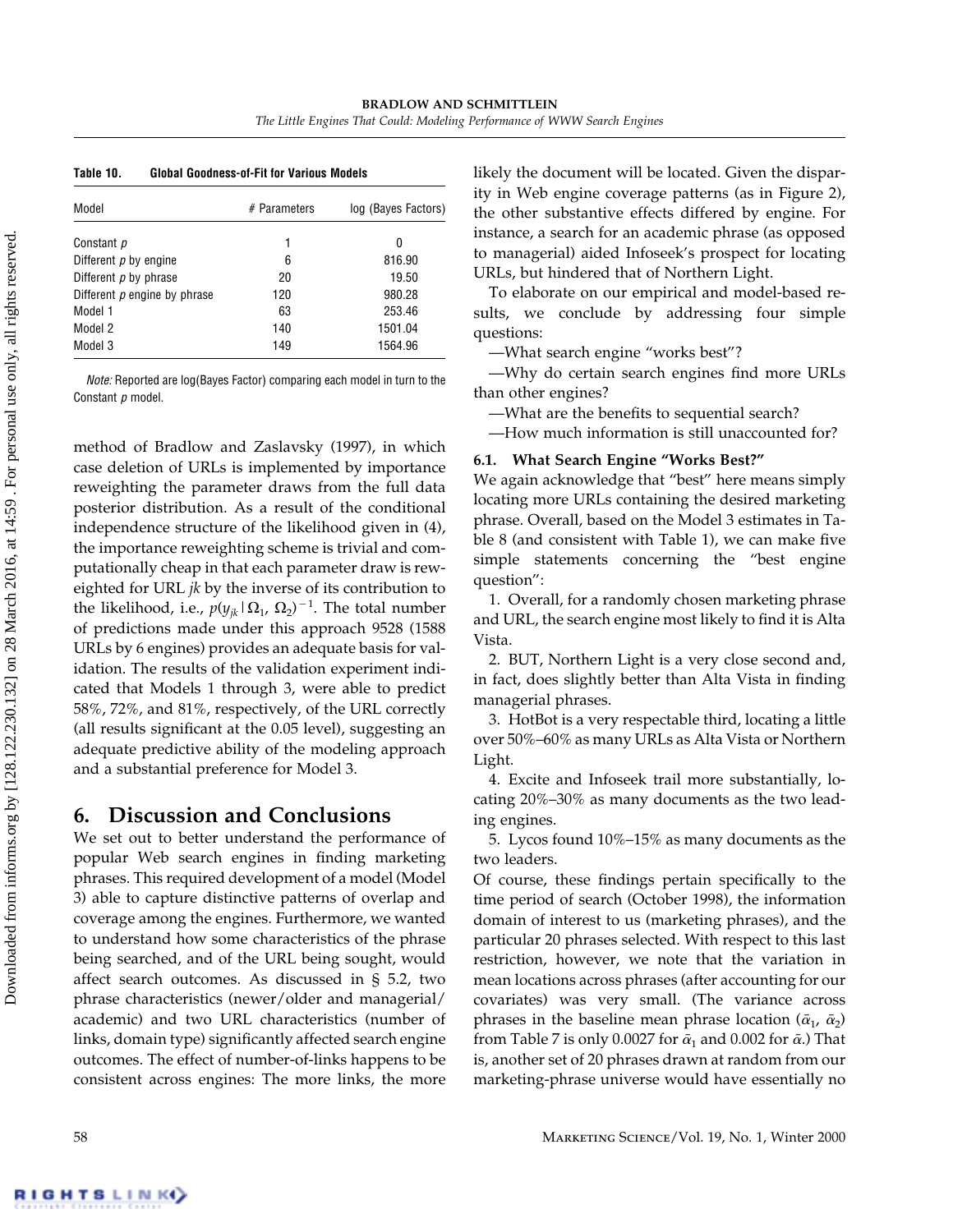chance to change our findings. We next consider possible explanations for the engines' differential performance.

#### **6.2. Why Do Certain Engines Find More URLs?**

Research issue 3 in § 2 addressed how structural characteristics of search engines would affect the search results. Recall that some fundamental measures of this sort were provided in Table 3. Because the number of popular search engines (here, six) is small relative to the information, it was not desirable to embed these features formally in our URL-location model. Armed, however, with overall performance statistics engineby-engine we can conduct an exploratory analysis linking search engine properties to overall search effectiveness.

Of course, the factor that looms largest in such an analysis is search engine size—i.e., the total number of Web pages indexed. Not only would it be extraordinary if "size did not matter," but it could be well argued that "size is everything," i.e., that the number of URLs found by search engine *A* relative to engine *B* is entirely predicted by their relative sizes. This last hypothesis was essentially tested with the independence model of search outcomes, and rejected, in § 3. In other words, our Model 3, with search engines that are somewhat distinct in the space that they cover, argues that structural characteristics beyond size may have an impact on search outcomes and motivated us to examine the full set of engine characteristics in Table 3.

Accordingly, our profiling search outcomes based on engine characteristics was done in two sequential steps. The first examined the relationship between size and overall URLs found. The second looked at any deviations from a "size/total-URLs" connection to see if those deviations are associated with other engine properties from Table 3. Essentially, the factor size represents a very simple "par" model for engine performance, and we examine in step 2 engines that overperform (and underperform) relative to size.

Table 11 reports the results of these analyses. Columns (a) and (b) show clearly that our marketing phrase search outcomes are correlated substantially with engine size ( $\rho = 0.833$ ). They also show that size is far from the only factor. Column (c) reports the ratio of URLs found to engine size. The variation in these

values shows that much more is going on than simply engines indexing more pages. Based on column (c), three engines did substantially better in locating URLs than their size would indicate: Northern Light, Alta Vista, and Infoseek. At the other extreme, not only was Lycos tied for smallest size, but it also found fewer URLs relative to its size than any of the other engines. Taking the overperformance of Northern Light and Alta Vista alone, one might suggest a convex relationship between size and URLs found (increasing returns to size) as opposed to a linear one posited in column (c), but this explanation is inconsistent with HotBot's underperformance and Infoseek's overperformance.

Instead, we sought to understand the variation in column (c) via the other search engine characteristics. Specifically, we created a simple index of search sophistication from the characteristics Depth of Search, Frames Support, Image Maps, and Learns Frequency. For each engine, we summed the binary indicators for each of the four variables  $("1" = more sophisticated)$ search, "0" = less sophisticated) and report the resulting index in Table 11 column (d).

Our measure of sophistication does a good job of explaining which engines overperform relative to their size. The three overperforming engines in column (c) are also leaders with respect to the sophistication index, although Infoseek and HotBot were admittedly tied. Overall, the correlation between overperformance in column (c) and the sophistication index in (d) is  $\rho$ - 0.658, which shows that these structural properties of search engines are substantially related to engine

**Table 11. The Relation Between Search Engine Performance and Search Engine Structural Characteristics**

| Engine    | (a) Total<br><b>URLs Found</b> | (b) Size<br>(millions) | (c)<br>URLs/Size | (d) Sophistication<br>Index <sup>*</sup> |
|-----------|--------------------------------|------------------------|------------------|------------------------------------------|
| AV        | 840                            | 140                    | 6.0              | 4                                        |
| <b>NL</b> | 785                            | 80                     | 9.8              | 3                                        |
| HB        | 468                            | 110                    | 4.3              | 2                                        |
| IS        | 230                            | 30                     | 7.7              | 2                                        |
| EX        | 227                            | 55                     | 4.1              | 0                                        |
| LY        | 85                             | 30                     | 2.8              | 0                                        |

\*Sum of indicators for high performance in Depth of Search, Frames Support, Image Maps, and Learns Frequency from Table 3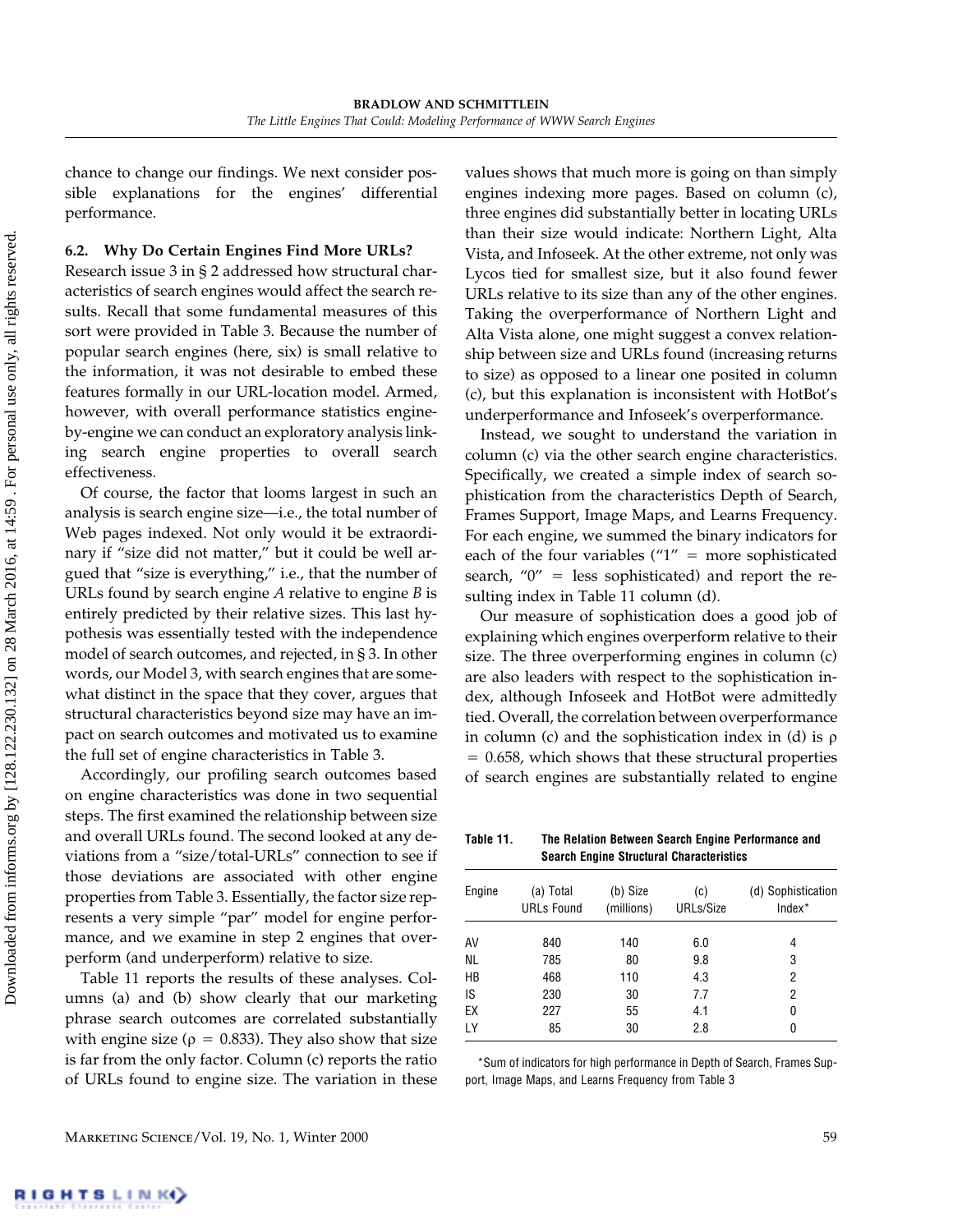performance, and in a way not reflected in the engine's size.

## **6.3. Sequential Search**

One practical question of managerial interest is "which search engine should I use?" We believe that the previous two subsections summarize what our data and modeling say about that. Another practical question is "Now that I have used search engine **W** should I do an additional search, and if so what engine **Z** should I use?" Let's examine the first part of this question. Based on the results for Model 3 (Table 8), Alta Vista would be one's best single search engine choice, expected to find 48% of the marketing/management phrase URLs that exist. This is pretty good, but there is still plenty to find. More to the point, there is still plenty that can readily be found. Now turning to the second part above, if one added a second search engine after using Alta Vista, which should it be? Figure 2 by itself does not provide a clear answer. Instead, this figure shows that a putative case could be made for four of the other engines. HotBot's coverage does not overlap much with Alta Vista's, but Northern Light also does not overlap completely and covers a great deal of the URL space. Alternatively, Alta Vista will not actually find all URLs in its Figure 2 coverage area as indicated by the probability values 0.5and 0.33 for the iso-probability curves, and many URLs exist to be found close to the origin. Excite and Infoseek are centered near the origin and accordingly are wellpositioned to locate those residual URLs.

As it turns out, Northern Light is easily the best choice here for finding additional URLs. This can be established both by Table 8 using the actual search pattern finds (column 3) or Model 3's predicted search pattern outcomes. For our purposes it will suffice to simply tally the *incremental* URLs (not found by Alta Vista) for each of the remaining five engines. These are, in order, Northern Light (actual incremental  $= 443$ , predicted incremental using Model  $3 = 468$ ), HotBot  $(\text{actual} = 271, \text{ predicted} = 259)$ , Infoseek  $(\text{actual} =$ 136, predicted  $= 124$ ), Excite (actual  $= 110$ , predicted  $= 109$ ), and Lycos (actual  $= 35$ , predicted  $= 42$ ). Thus we conclude that in general it is important to consider both overall coverage ability and overlap in selecting combinations of search engines.

## **6.4. How Much Information Is Still Unaccounted For?**

We have seen that combined search outcomes from multiple engines improves greatly on any one engine's performance. Yet, how much marketing information remains unlocated, even after using all six engines? For our 20 marketing phrases, the results in Table 8 provide an answer to that question. Based on the estimate from Model 3, the fraction of total relevant URLs *missed* by all six search engines is just 10.8% (192.704/ 1786.967). Given the small variation in phrase location for our 20 marketing phrases searched, the reader should feel confident that the search engines cover about 90% of what exists to be found for these kind of phrases.

This is quite different—and much better—than the Web coverage estimated by Lawrence and Giles (1998) for their scientific-phrase searches. There, the six search engines were estimated to cover about 60% of the indexable URLs. In their updated 1999 article, this figure is even lower and, as they suggest, states that "engines aren't keeping up." Two explanations for the discrepancy across studies suggest themselves readily. First, the estimated number of URLs *not* found could be highly sensitive to the particular model specification selected. As we have seen, our marketing data reject the independent binomial model used by Lawrence and Giles because that model does not effectively capture the patterns of overlap for sets of engines. So if we had to select one model to estimate the size of the Web, we would propose our Model 3 as a more appealing approach. Nonetheless, if the estimated Web size is so sensitive to model specification, one might well question the ability of *any* of these models to provide a reliable estimate—at least without exhaustive checking of individual assumptions. Fortunately, this situation has not arisen. While we do not recommend using the independent binomial model, its estimate of cumulative URL coverage by our six search engines (across all 20 phrases) is 89.6%—very close to the value found using our Model 3. In short, while the independent binomial model methodology is suspect, it too indicates high coverage of marketing information. Accordingly, the differences between our results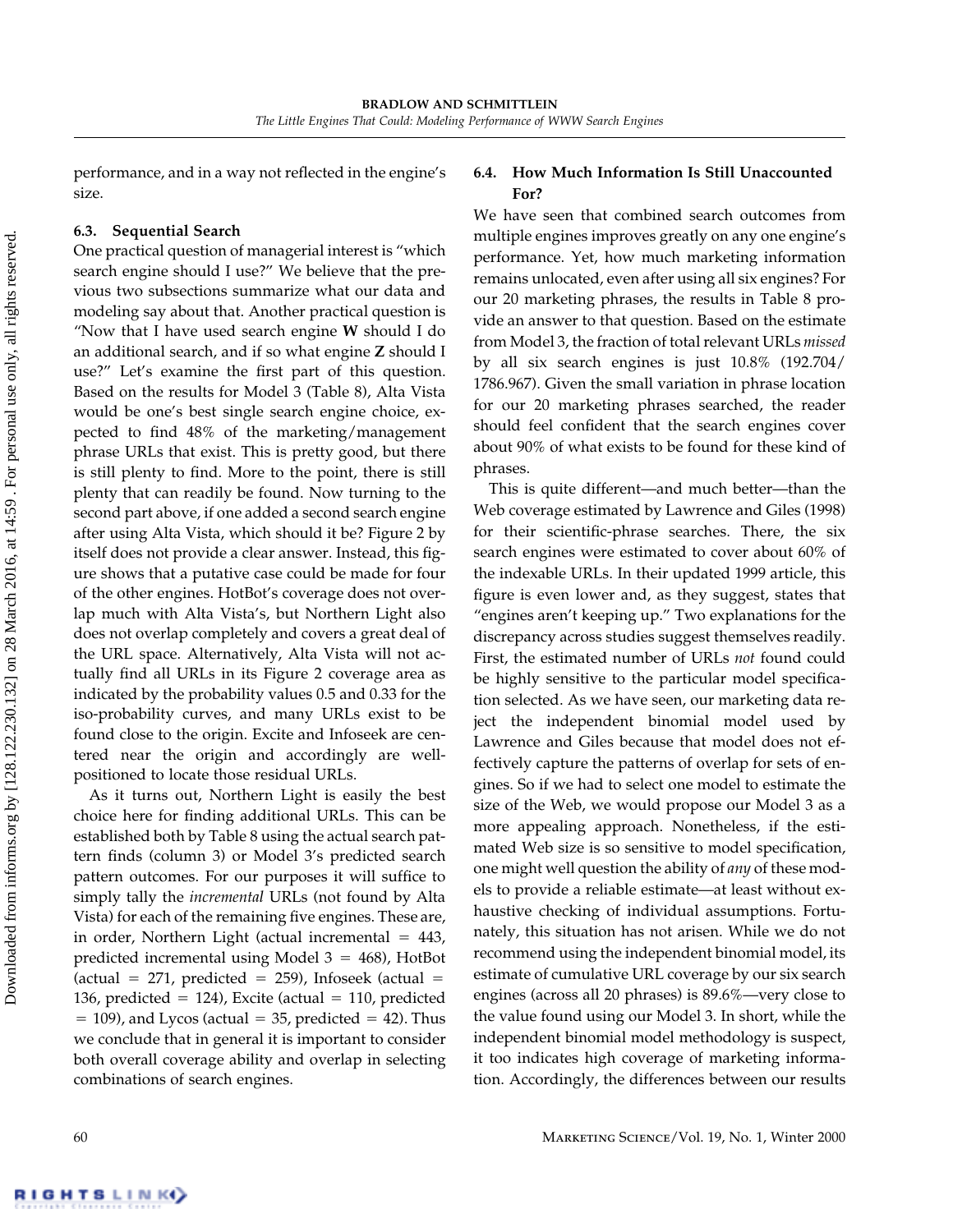do not stem from hypersensitivity to model assumptions.

This brings us to the second explanation: namely, that these kinds of marketing/management documents are relatively easy to locate. While we cannot prove this, it is a reasonable hypothesis. Parts of the Web are of course much more "active" than others, with respect to both availability of hyperlinks from one document to another, and the degree of use of those links. This interconnectedness is the key to a search engine's performance. Documents containing our marketing research and marketing management phrases may well be relatively active in this respect. That is, other Web documents may be particularly likely to link to the commercial sites, educational sites, or organizations' sites that contain the information. While our results do not say that Web-based marketing information providers can simply count on search engines bringing multitudes to their location, they do indicate that much of the marketing information currently on the Web can be located readily—if one uses multiple search engines.

#### **6.5. Limitations and Future Research**

This study is limited in that it used six specific search engines (the ones discussed most often in the popular press and examined in other systematic studies) during one specific time period (October 1998) to search for Web pages containing each of 20 specific marketing/management phrases (obtained by surveying common marketing reference sources). In addition, our analysis treats each Web page containing the search phrase as fully and equally valued, i.e., we do not judgmentally assess how "good" a page is (for an unspecified search purpose). To be sure, we are skeptical of attempts to do this assessment. In this area, we essentially assume that the searcher is able to articulate what is in fact being sought. Accordingly, we also do not evaluate the heuristics used by search engines to rank URLs reported in a search.

Changing any of these study design elements may materially affect the empirical results. We note in particular that the relative performance of search engines has been observed to vary over time (Lawrence and Giles 1999). We are less concerned about selection of the search phrases because search phrase locations did

not vary substantially across the 20 examined here. Our investigation of the role played by the search phrase characteristics and search engine characteristics is limited by judgmental coding of the former and the need to rely on nonproprietary factors for the latter. The study found significant effects for each despite these limitations.

We hope that this paper has provided some useful data, and some insight, concerning use of Web search engines to find managerial information. Our proposed (and validated) spatial coverage model provides both a "snapshot summary" of the search engines vis-a-vis each other (as in Figure 2), and also yields predictions regarding cumulative performance of engine combinations. We have shown that certain characteristics of search engines, search phrases, and URL locations affect the probability that a given engine will locate a given URL. Of course, the search engines themselves will evolve, and patterns of coverage and overlap can change accordingly. This evolution (and its causes) will be interesting to explore in future research. We are hopeful that our model framework will continue to provide a basis for summarizing these patterns. The marketing information base on the Web is evolving and expanding—very rapidly. For many purposes it has (and will continue to) outstrip the ability of managed directories, lists, and the like to provide focused useful direction, or even to keep up with change. The Web search engines are well positioned to meet this challenge in the future, and currently they collectively—if not individually—can do so for the kind of marketing information examined here.<sup>1</sup>

#### **Appendix**

Inferences for parameters  $\Omega_1$  and  $\Omega_2$  are obtained from the marginal posterior distributions

$$
p(\Omega_1 \mid Y) \propto \int p(Y \mid \Omega_1) p(\Omega_1 \mid \Omega_2) p(\Omega_2) d\Omega_2, \text{ and } (7)
$$

$$
p(\Omega_2 \mid Y) \propto \int p(Y \mid \Omega_1) p(\Omega_1 \mid \Omega_2) p(\Omega_2) d\Omega_1,\tag{8}
$$

defined by the likelihood and priors given in (4) and (5). The nonconjugate likelihood and prior structure prevent closed-form inte-

<sup>1</sup>The authors thank the Special Issue editor, area editor, and three anonymous reviewers for useful suggestions.